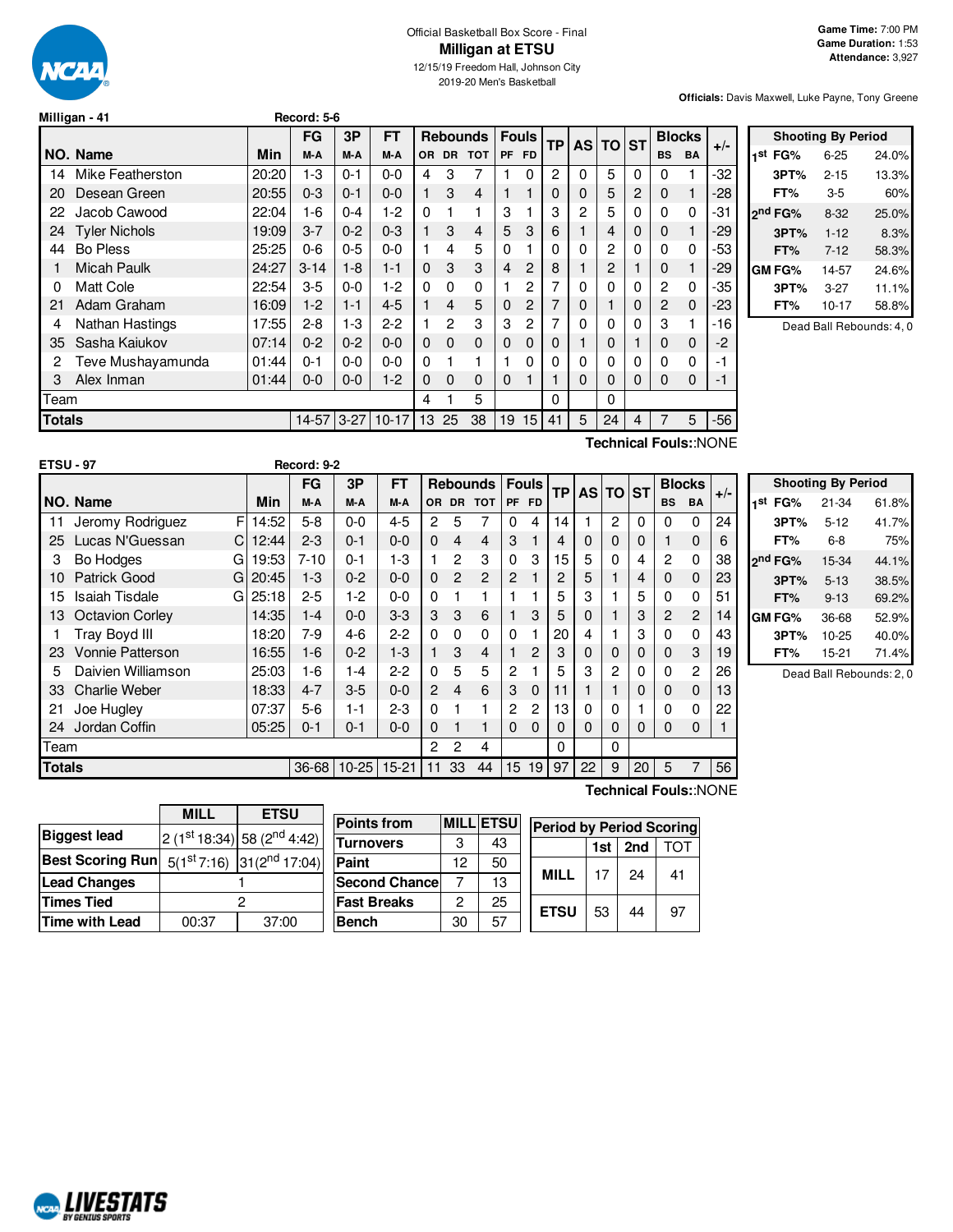

2019-20 Men's Basketball

**Officials:** Davis Maxwell, Luke Payne, Tony Greene

### **Period 1**

| <b>Quarter Starters:</b> |                                                           |            |                  |                   |                                                                |                                                           |
|--------------------------|-----------------------------------------------------------|------------|------------------|-------------------|----------------------------------------------------------------|-----------------------------------------------------------|
| <b>ETSU</b>              | 3 Hodges B                                                | 10 Good P  |                  | 11 Rodriguez J    | 15 Tisdale I                                                   | 25 N'Guessan L                                            |
| <b>MILL</b>              | 14 Featherston M                                          | 20 Green D |                  | 22 Cawood J       | 24 Nichols T                                                   | 44 Pless B                                                |
| <b>Game Time</b>         | <b>ETSU</b>                                               |            | <b>Score</b>     | <b>Diff</b>       |                                                                | <b>MILL</b>                                               |
| 20:00                    | 25 N'GUESSAN L jumpball won                               |            |                  |                   | 14 FEATHERSTON M jumpball lost                                 |                                                           |
| 19:36                    | 3 HODGES B 3pt FG, jump shot missed                       |            |                  |                   |                                                                |                                                           |
| 19:32                    |                                                           |            |                  |                   | 14 FEATHERSTON M defensive rebound (1)                         |                                                           |
| 19:17                    |                                                           |            |                  |                   | 44 PLESS B 3pt FG, jump shot missed                            |                                                           |
| 19:12                    |                                                           |            |                  |                   | 14 FEATHERSTON M offensive rebound (2)                         |                                                           |
| 18:57                    |                                                           |            |                  |                   | 24 NICHOLS T 3pt FG, jump shot missed                          |                                                           |
| 18:52                    |                                                           |            |                  |                   | 14 FEATHERSTON M offensive rebound (3)                         |                                                           |
| 18:34                    |                                                           |            | $0 - 2$          | $-2$              | (2)                                                            | 14 FEATHERSTON M 2pt FG outside the paint, jump shot made |
| 18:11                    | 10 GOOD P 3pt FG, jump shot missed                        |            |                  |                   |                                                                |                                                           |
| 18:08                    | offensive rebound (1)                                     |            |                  |                   |                                                                |                                                           |
| 18:08                    | 25 N'GUESSAN L substitution out                           |            |                  |                   |                                                                |                                                           |
| 18:08                    | 13 CORLEY O substitution in                               |            |                  |                   |                                                                |                                                           |
| 18:08                    |                                                           |            |                  |                   | 24 NICHOLS T substitution out                                  |                                                           |
| 18:08                    |                                                           |            |                  |                   | 1 PAULK M substitution in                                      |                                                           |
| 17:57                    | 3 HODGES B 2pt FG in the paint, jump shot made (2)        |            | $2 - 2$          | 0                 |                                                                |                                                           |
| 17:45                    | 15 TISDALE I steal (1)                                    |            |                  |                   | 22 CAWOOD J turnover lost ball (1)                             |                                                           |
| 17:41                    | 15 TISDALE I foul drawn (1)                               |            |                  |                   | 22 CAWOOD J foul personal (1 - 1)                              |                                                           |
| 17:32                    | 11 RODRIGUEZ J 2pt FG in the paint, jump shot missed      |            |                  |                   |                                                                |                                                           |
| 17:29                    | offensive rebound (2)                                     |            |                  |                   |                                                                |                                                           |
| 17:18                    | 11 RODRIGUEZ J 2pt FG in the paint, layup made (2)        |            | $4 - 2$          | $\overline{2}$    |                                                                |                                                           |
| 17:18                    | 15 TISDALE I assist (1)                                   |            |                  |                   |                                                                |                                                           |
| 17:09                    | 10 GOOD P steal (1)                                       |            |                  |                   | 20 GREEN D turnover lost ball (1)                              |                                                           |
| 17:09                    | 10 GOOD P foul drawn (1)                                  |            |                  |                   | 20 GREEN D foul personal (1 - 2)                               |                                                           |
| 17:03<br>16:39           | 15 TISDALE I 2pt FG in the paint, made (2)                |            | $6 - 2$<br>$6-5$ | 4<br>$\mathbf{1}$ |                                                                |                                                           |
| 16:39                    |                                                           |            |                  |                   | 1 PAULK M 3pt FG, jump shot made (3)<br>22 CAWOOD J assist (1) |                                                           |
| 16:39                    | 10 GOOD P foul shooting (1 - 1)                           |            |                  |                   | 1 PAULK M foul drawn (1)                                       |                                                           |
| 16:39                    | 10 GOOD P substitution out                                |            |                  |                   |                                                                |                                                           |
| 16:39                    | 1 BOYD III T substitution in                              |            |                  |                   |                                                                |                                                           |
| 16:39                    |                                                           |            |                  |                   | 14 FEATHERSTON M substitution out                              |                                                           |
| 16:39                    |                                                           |            |                  |                   | 24 NICHOLS T substitution in                                   |                                                           |
| 16:39                    |                                                           |            | 6-6              | 0                 | 1 PAULK M free throw 1 - 1 made (4)                            |                                                           |
| 16:32                    | 15 TISDALE I 2pt FG in the paint, layup missed            |            |                  |                   |                                                                |                                                           |
| 16:28                    |                                                           |            |                  |                   | 24 NICHOLS T defensive rebound (1)                             |                                                           |
| 16:26                    | 13 CORLEY O steal (1)                                     |            |                  |                   | 24 NICHOLS T turnover lost ball (1)                            |                                                           |
| 16:21                    | 3 HODGES B 2pt FG fast break in the paint, dunk, made (4) |            | $8-6$            | $\mathbf{2}$      |                                                                |                                                           |
| 16:21                    | 11 RODRIGUEZ J assist (1)                                 |            |                  |                   |                                                                |                                                           |
| 15:59                    |                                                           |            |                  |                   | 1 PAULK M 3pt FG, jump shot missed                             |                                                           |
| 15:54                    | 11 RODRIGUEZ J defensive rebound (1)                      |            |                  |                   |                                                                |                                                           |
| 15:48                    | 11 RODRIGUEZ J 2pt FG in the paint, dunk, made (4)        |            | $10-6$           | 4                 |                                                                |                                                           |
| 15:48                    | 1 BOYD III T assist (1)                                   |            |                  |                   |                                                                |                                                           |
| 15:26                    | 11 RODRIGUEZ J substitution out                           |            |                  |                   |                                                                |                                                           |
|                          |                                                           |            |                  |                   |                                                                |                                                           |

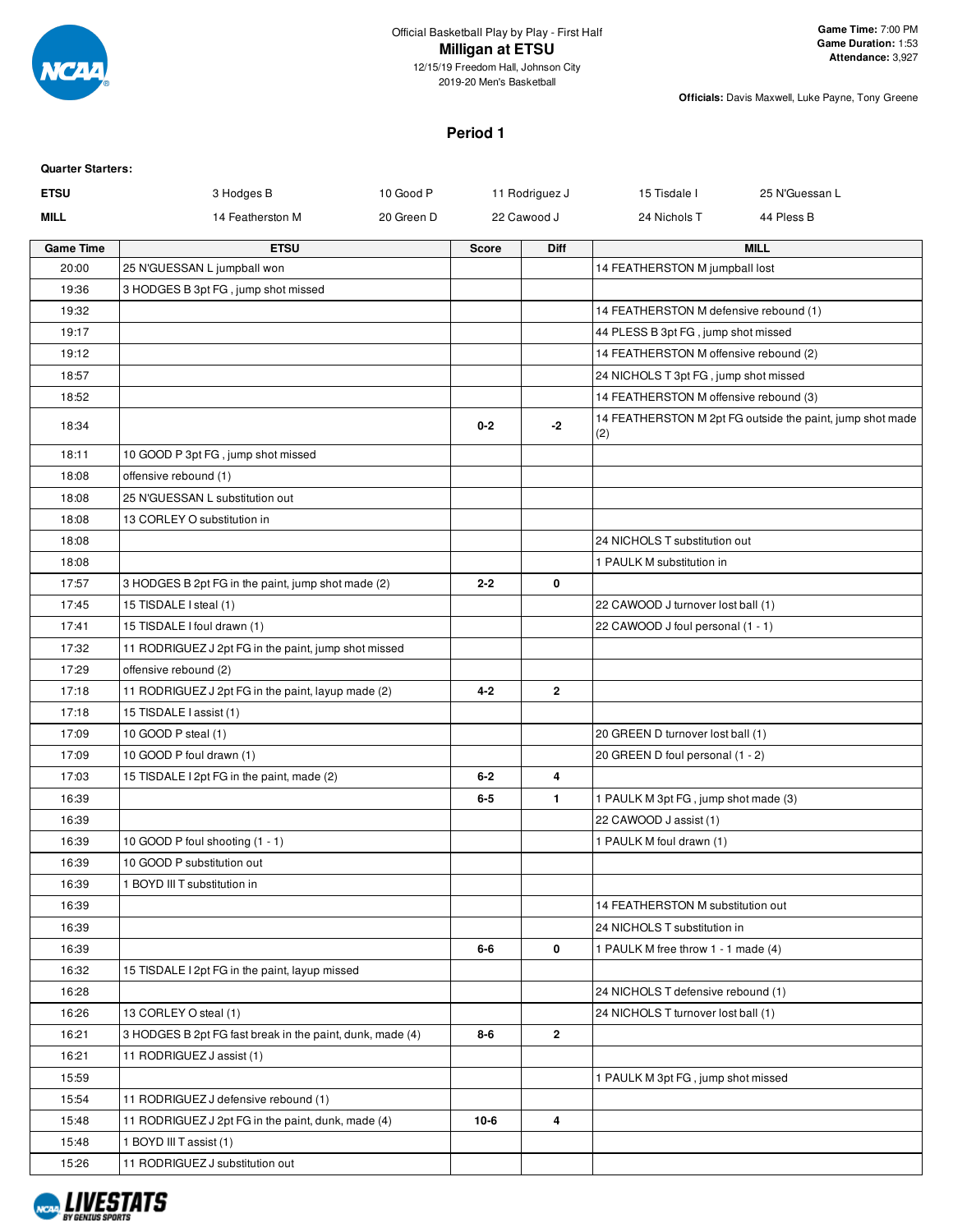

# Official Basketball Play by Play - First Half **Milligan at ETSU**

12/15/19 Freedom Hall, Johnson City 2019-20 Men's Basketball

| <b>Game Time</b> | <b>ETSU</b>                                                 | <b>Score</b> | Diff           | <b>MILL</b>                                      |
|------------------|-------------------------------------------------------------|--------------|----------------|--------------------------------------------------|
| 15:41            | 23 PATTERSON V substitution in                              |              |                |                                                  |
| 15:41            |                                                             |              |                | 1 PAULK M turnover (1)                           |
| 15:34            | 1 BOYD III T 3pt FG, jump shot made (3)                     | $13-6$       | $\overline{7}$ |                                                  |
| 15:34            | 3 HODGES B assist (1)                                       |              |                |                                                  |
| 15:29            | 13 CORLEY O steal (2)                                       |              |                | 24 NICHOLS T turnover bad pass (2)               |
| 15:26            | 13 CORLEY O 2pt FG in the paint, layup made (2)             | $15-6$       | 9              |                                                  |
| 15:26            | 13 CORLEY O foul drawn (1)                                  |              |                | 24 NICHOLS T foul shooting (1 - 3)               |
| 15:26            | 13 CORLEY O free throw 1 - 1 made (3)                       | 16-6         | 10             |                                                  |
| 15:10            | 15 TISDALE I substitution out                               |              |                |                                                  |
| 15:10            | 5 WILLIAMSON D substitution in                              |              |                |                                                  |
| 15:06            | 3 HODGES B steal (1)                                        |              |                | 22 CAWOOD J turnover bad pass (2)                |
| 14:53            | 3 HODGES B foul drawn (1)                                   |              |                | 1 PAULK M foul shooting (1 - 4)                  |
| 14:53            | 3 HODGES B free throw 1 - 2 missed                          |              |                |                                                  |
| 14:53            |                                                             |              |                |                                                  |
|                  | offensive dead ball rebound (1)                             |              |                |                                                  |
| 14:53            |                                                             |              |                | 20 GREEN D substitution out                      |
| 14:53            |                                                             |              |                | 22 CAWOOD J substitution out                     |
| 14:53            |                                                             |              |                | 44 PLESS B substitution out                      |
| 14:53            |                                                             |              |                | 0 COLE M substitution in                         |
| 14:53            |                                                             |              |                | 14 FEATHERSTON M substitution in                 |
| 14:53            |                                                             |              |                | 21 GRAHAM A substitution in                      |
| 14:53            | 3 HODGES B free throw 2 - 2 made (5)                        | $17-6$       | 11             |                                                  |
| 14:28            | 13 CORLEY O steal (3)                                       |              |                | 21 GRAHAM A turnover lost ball (1)               |
| 14:24            | 1 BOYD III T 3pt FG, jump shot made (6)                     | $20 - 6$     | 14             |                                                  |
| 14:01            |                                                             | $20 - 8$     | 12             | 24 NICHOLS T 2pt FG in the paint, layup made (2) |
| 13:43            | 5 WILLIAMSON D 3pt FG, jump shot missed                     |              |                |                                                  |
| 13:38            | 23 PATTERSON V offensive rebound (1)                        |              |                |                                                  |
| 13:35            | 23 PATTERSON V 2pt FG in the paint, layup blocked           |              |                |                                                  |
| 13:35            |                                                             |              |                | 21 GRAHAM A block (1)                            |
| 13:30            |                                                             |              |                | 21 GRAHAM A defensive rebound (1)                |
| 13:16            | 23 PATTERSON V substitution out                             |              |                |                                                  |
| 13:16            | 33 WEBER C substitution in                                  |              |                |                                                  |
| 13:06            |                                                             |              |                | 24 NICHOLS T 3pt FG, jump shot blocked           |
| 13:06            | 3 HODGES B block (1)                                        |              |                |                                                  |
| 13:05            | 13 CORLEY O defensive rebound (1)                           |              |                |                                                  |
| 13:05            | 3 HODGES B foul drawn (2)                                   |              |                | 24 NICHOLS T foul personal (2 - 5)               |
| 13:05            | 3 HODGES B substitution out                                 |              |                |                                                  |
| 13:05            | 13 CORLEY O substitution out                                |              |                |                                                  |
| 13:05            | 15 TISDALE I substitution in                                |              |                |                                                  |
| 13:05            | 21 HUGLEY J substitution in                                 |              |                |                                                  |
| 13:05            |                                                             |              |                | 24 NICHOLS T substitution out                    |
| 13:05            |                                                             |              |                | 44 PLESS B substitution in                       |
| 12:53            | 5 WILLIAMSON D turnover travel (1)                          |              |                |                                                  |
| 12:36            | 1 BOYD III T steal (1)                                      |              |                | 44 PLESS B turnover bad pass (1)                 |
| 12:32            | 1 BOYD III T 2pt FG fast break in the paint, dunk, made (8) | $22 - 8$     | 14             |                                                  |
|                  |                                                             |              |                |                                                  |
| 12:32            |                                                             |              |                | Timeout 30 Sec                                   |
| 12:25            |                                                             | 22-10        | 12             | 0 COLE M 2pt FG in the paint, layup made (2)     |
| 12:25            | 33 WEBER C foul shooting (1 - 2)                            |              |                | 0 COLE M foul drawn (1)                          |
| 12:25            |                                                             |              |                | 1 PAULK M substitution out                       |
| 12:25            |                                                             |              |                | 4 HASTINGS N substitution in                     |

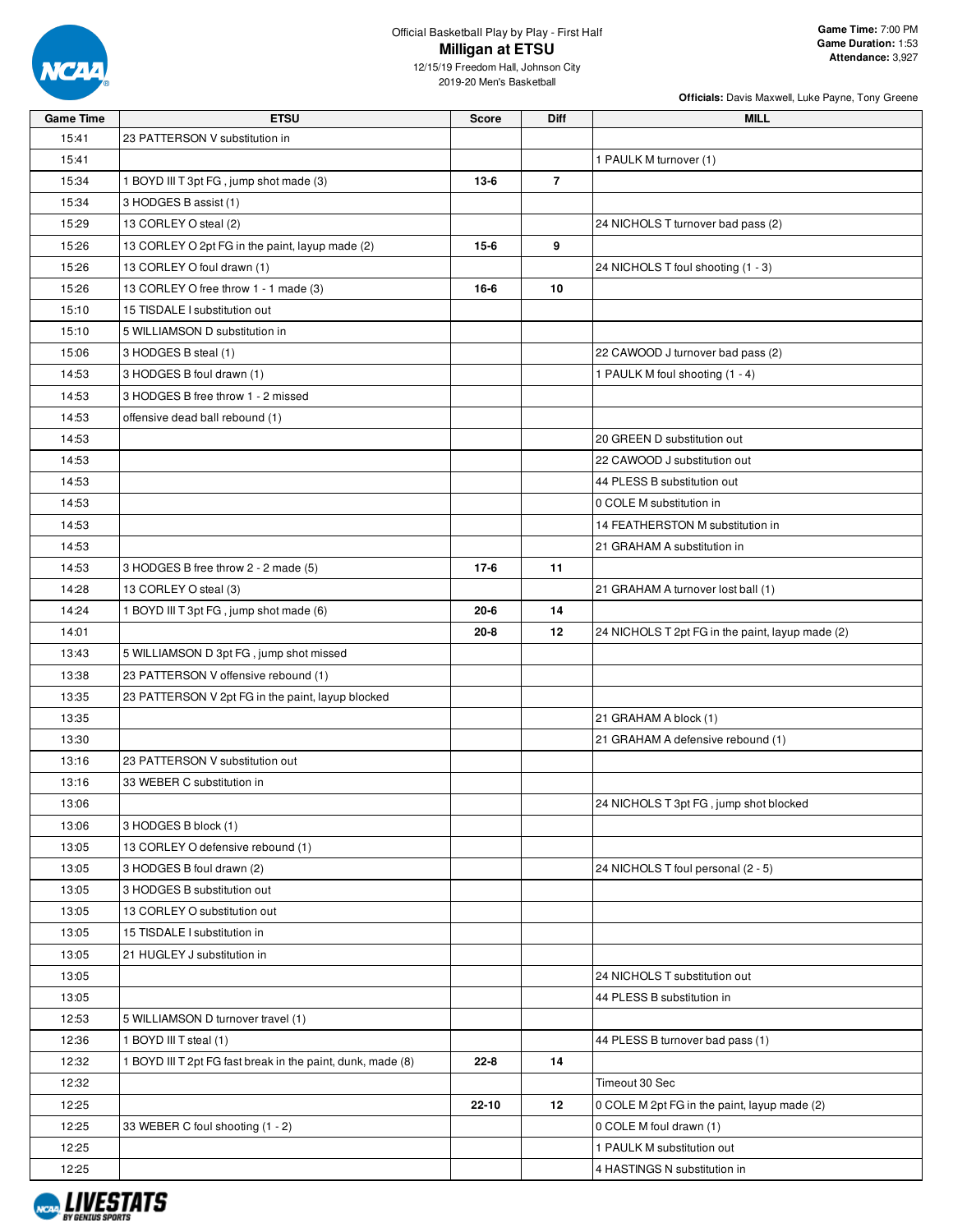

# Official Basketball Play by Play - First Half **Milligan at ETSU**

12/15/19 Freedom Hall, Johnson City 2019-20 Men's Basketball

| <b>Game Time</b> | <b>ETSU</b>                                                | <b>Score</b> | <b>Diff</b>   | <b>MILL</b>                                  |
|------------------|------------------------------------------------------------|--------------|---------------|----------------------------------------------|
| 12:25            |                                                            |              |               | 0 COLE M free throw 1 - 1 missed             |
| 12:23            | 33 WEBER C defensive rebound (1)                           |              |               |                                              |
| 12:02            | 15 TISDALE I 3pt FG, jump shot made (5)                    | 25-10        | 15            |                                              |
| 12:02            | 1 BOYD III T assist (2)                                    |              |               |                                              |
| 11:34            | 1 BOYD III T steal (2)                                     |              |               | 44 PLESS B turnover lost ball (2)            |
| 11:29            | 21 HUGLEY J 2pt FG fast break in the paint, dunk, made (2) | $27 - 10$    | 17            |                                              |
| 11:29            | 1 BOYD III T assist (3)                                    |              |               |                                              |
| 11:17            |                                                            |              |               | 4 HASTINGS N 3pt FG, jump shot missed        |
| 11:13            | 5 WILLIAMSON D defensive rebound (1)                       |              |               |                                              |
| 11:08            | 21 HUGLEY J 3pt FG, jump shot made (5)                     | $30 - 10$    | 20            |                                              |
| 11:08            | 5 WILLIAMSON D assist (1)                                  |              |               |                                              |
| 10:44            | 15 TISDALE I steal (2)                                     |              |               | 14 FEATHERSTON M turnover lost ball (1)      |
| 10:39            | 21 HUGLEY J 2pt FG fast break in the paint, dunk, made (7) | 32-10        | 22            |                                              |
| 10:39            | 15 TISDALE I assist (2)                                    |              |               |                                              |
| 10:13            |                                                            |              |               | 14 FEATHERSTON M 3pt FG, jump shot missed    |
| 10:08            |                                                            |              |               | 44 PLESS B offensive rebound (1)             |
| 10:07            |                                                            |              |               | 44 PLESS B 2pt FG in the paint, layup missed |
| 10:03            |                                                            |              |               | offensive rebound (7)                        |
| 10:03            |                                                            |              | Timeout media |                                              |
| 10:03            | 1 BOYD III T substitution out                              |              |               |                                              |
| 10:03            | 5 WILLIAMSON D substitution out                            |              |               |                                              |
| 10:03            | 21 HUGLEY J substitution out                               |              |               |                                              |
| 10:03            | 3 HODGES B substitution in                                 |              |               |                                              |
| 10:03            | 10 GOOD P substitution in                                  |              |               |                                              |
| 10:03            | 25 N'GUESSAN L substitution in                             |              |               |                                              |
| 10:03            |                                                            |              |               | 14 FEATHERSTON M substitution out            |
| 10:03            |                                                            |              |               | 44 PLESS B substitution out                  |
| 10:03            |                                                            |              |               | 20 GREEN D substitution in                   |
| 10:03            |                                                            |              |               | 22 CAWOOD J substitution in                  |
| 10:00            | 10 GOOD P steal (2)                                        |              |               | 20 GREEN D turnover lost ball (2)            |
| 09:56            | 3 HODGES B 2pt FG fast break in the paint, dunk, made (7)  | 34-10        | 24            |                                              |
| 09:56            | 10 GOOD P assist (1)                                       |              |               |                                              |
| 09:46            |                                                            |              |               | 22 CAWOOD J 3pt FG, jump shot missed         |
| 09:42            |                                                            |              |               | offensive rebound (8)                        |
| 09:41            | 33 WEBER C foul shooting (2 - 3)                           |              |               | 4 HASTINGS N foul drawn (1)                  |
| 09:41            |                                                            | 34-11        | 23            | 4 HASTINGS N free throw 1 - 2 made (1)       |
| 09:41            |                                                            |              |               | 0 COLE M substitution out                    |
| 09:41            |                                                            |              |               | 21 GRAHAM A substitution out                 |
| 09:41            |                                                            |              |               | 14 FEATHERSTON M substitution in             |
| 09:41            |                                                            |              |               | 24 NICHOLS T substitution in                 |
| 09:41            |                                                            | 34-12        | 22            | 4 HASTINGS N free throw 2 - 2 made (2)       |
| 09:29            | 3 HODGES B 2pt FG in the paint, made (9)                   | 36-12        | 24            |                                              |
| 09:05            |                                                            | 36-15        | 21            | 4 HASTINGS N 3pt FG, jump shot made (5)      |
| 09:05            |                                                            |              |               | 24 NICHOLS T assist (1)                      |
| 08:57            | 15 TISDALE I foul offensive (1 - 4)                        |              |               | 24 NICHOLS T foul drawn (1)                  |
| 08:57            | 15 TISDALE I turnover offensive (1)                        |              |               |                                              |
| 08:57            | 33 WEBER C substitution out                                |              |               |                                              |
| 08:57            | 11 RODRIGUEZ J substitution in                             |              |               |                                              |
| 08:37            | 10 GOOD P steal (3)                                        |              |               | 22 CAWOOD J turnover lost ball (3)           |
|                  |                                                            |              |               |                                              |

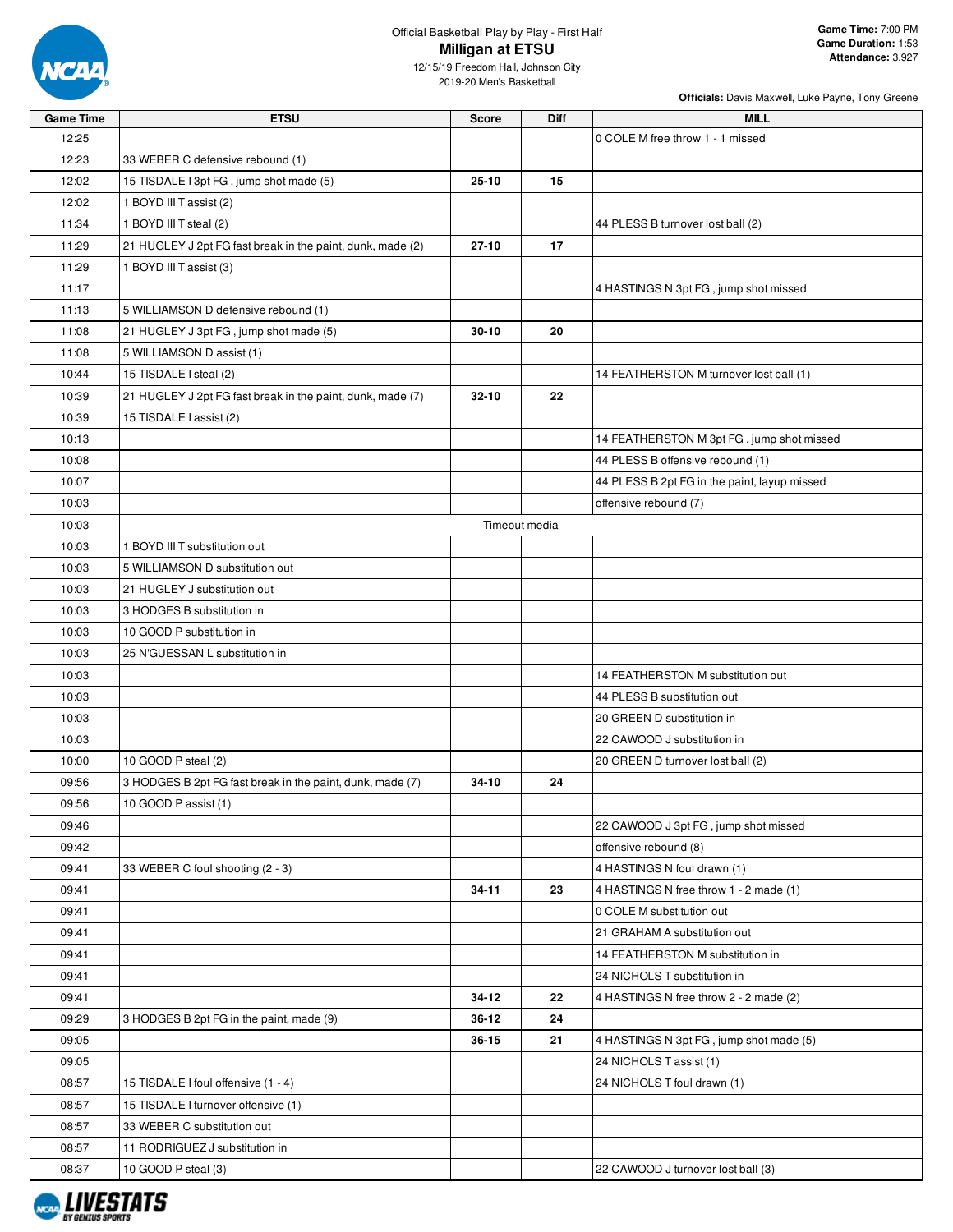

| <b>Game Time</b> | <b>ETSU</b>                                        | <b>Score</b>  | Diff | MILL                                                |
|------------------|----------------------------------------------------|---------------|------|-----------------------------------------------------|
| 08:30            | 10 GOOD P 3pt FG, jump shot missed                 |               |      |                                                     |
| 08:24            |                                                    |               |      | 14 FEATHERSTON M defensive rebound (4)              |
| 08:08            | 3 HODGES B substitution out                        |               |      |                                                     |
| 08:08            | 15 TISDALE I substitution out                      |               |      |                                                     |
| 08:08            | 1 BOYD III T substitution in                       |               |      |                                                     |
| 08:08            | 5 WILLIAMSON D substitution in                     |               |      |                                                     |
| 07:57            |                                                    |               |      | 20 GREEN D 3pt FG, jump shot missed                 |
| 07:52            | 5 WILLIAMSON D defensive rebound (2)               |               |      |                                                     |
| 07:47            | 11 RODRIGUEZ J foul drawn (1)                      |               |      | 22 CAWOOD J foul personal (2 - 6)                   |
| 07:47            |                                                    | Timeout media |      |                                                     |
| 07:47            |                                                    |               |      | 14 FEATHERSTON M substitution out                   |
| 07:47            |                                                    |               |      | 1 PAULK M substitution in                           |
| 07:38            | 5 WILLIAMSON D turnover lost ball (2)              |               |      | 20 GREEN D steal (1)                                |
| 07:36            | 5 WILLIAMSON D foul personal (1 - 5)               |               |      | 20 GREEN D foul drawn (1)                           |
| 07:16            |                                                    | 36-17         | 19   | 22 CAWOOD J 2pt FG in the paint, jump shot made (2) |
| 07:16            |                                                    |               |      | 1 PAULK M assist (1)                                |
| 06:55            | 1 BOYD III T 3pt FG, jump shot missed              |               |      |                                                     |
| 06:50            |                                                    |               |      | 24 NICHOLS T defensive rebound (2)                  |
| 06:44            |                                                    |               |      | 24 NICHOLS T turnover (3)                           |
| 06:44            | 1 BOYD III T substitution out                      |               |      |                                                     |
| 06:44            | 15 TISDALE I substitution in                       |               |      |                                                     |
| 06:39            | 5 WILLIAMSON D substitution out                    |               |      |                                                     |
| 06:39            | 1 BOYD III T substitution in                       |               |      |                                                     |
| 06:31            | 25 N'GUESSAN L 2pt FG in the paint, layup made (2) | 38-17         | 21   |                                                     |
| 06:13            |                                                    |               |      | 1 PAULK M 3pt FG, jump shot missed                  |
| 06:08            | 25 N'GUESSAN L defensive rebound (1)               |               |      |                                                     |
| 06:01            | 11 RODRIGUEZ J turnover travel (1)                 |               |      |                                                     |
| 06:01            |                                                    |               |      | 4 HASTINGS N substitution out                       |
| 06:01            |                                                    |               |      | 24 NICHOLS T substitution out                       |
| 06:01            |                                                    |               |      | 0 COLE M substitution in                            |
| 06:01            |                                                    |               |      | 44 PLESS B substitution in                          |
| 05:42            |                                                    |               |      | 20 GREEN D 2pt FG in the paint, layup blocked       |
| 05:42            | 25 N'GUESSAN L block (1)                           |               |      |                                                     |
| 05:37            | 10 GOOD P defensive rebound (1)                    |               |      |                                                     |
| 05:36            | 1 BOYD III T foul drawn (1)                        |               |      | 1 PAULK M foul shooting (2 - 7)                     |
| 05:36            | 1 BOYD III T free throw fast break 1 - 2 made (9)  | 39-17         | 22   |                                                     |
| 05:36            | 1 BOYD III T free throw fast break 2 - 2 made (10) | 40-17         | 23   |                                                     |
| 05:26            |                                                    |               |      | 22 CAWOOD J 3pt FG, jump shot missed                |
| 05:21            | 11 RODRIGUEZ J defensive rebound (2)               |               |      |                                                     |
| 05:09            | 1 BOYD III T 2pt FG in the paint, made (12)        | 42-17         | 25   |                                                     |
| 04:46            |                                                    |               |      | 22 CAWOOD J 3pt FG, jump shot missed                |
| 04:38            | 15 TISDALE I defensive rebound (1)                 |               |      |                                                     |
| 04:31            | 11 RODRIGUEZ J 2pt FG in the paint, layup made (6) | 44-17         | 27   |                                                     |
| 04:31            | 1 BOYD III T assist (4)                            |               |      |                                                     |
| 04:11            |                                                    |               |      | 22 CAWOOD J 2pt FG in the paint, jump shot missed   |
| 04:08            | 11 RODRIGUEZ J defensive rebound (3)               |               |      |                                                     |
| 03:59            | 11 RODRIGUEZ J 2pt FG in the paint, layup missed   |               |      |                                                     |
| 03:56            |                                                    |               |      |                                                     |
|                  |                                                    |               |      | 44 PLESS B defensive rebound (2)                    |
| 03:36            |                                                    |               |      | 1 PAULK M 2pt FG in the paint, missed               |

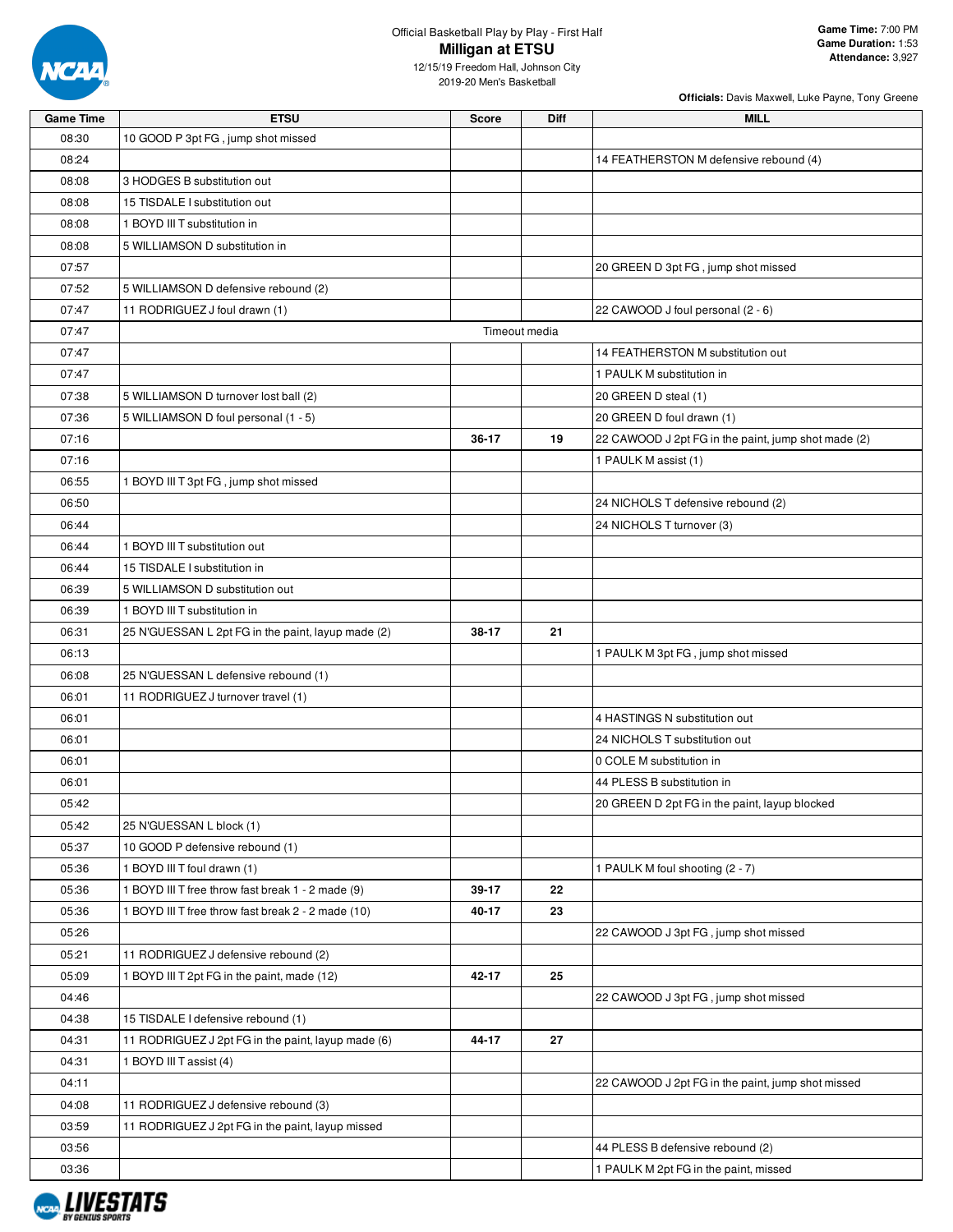

# Official Basketball Play by Play - First Half **Milligan at ETSU**

12/15/19 Freedom Hall, Johnson City 2019-20 Men's Basketball

| <b>Game Time</b> | <b>ETSU</b>                                       | <b>Score</b>  | Diff | <b>MILL</b>                                             |
|------------------|---------------------------------------------------|---------------|------|---------------------------------------------------------|
| 03:33            | 25 N'GUESSAN L defensive rebound (2)              |               |      |                                                         |
| 03:26            | 1 BOYD III T turnover lost ball (1)               |               |      | 1 PAULK M steal (1)                                     |
| 03:16            |                                                   |               |      | 0 COLE M 2pt FG outside the paint, jump shot missed     |
| 03:11            | 11 RODRIGUEZ J defensive rebound (4)              |               |      |                                                         |
| 03:06            | 1 BOYD III T 3pt FG, jump shot missed             |               |      |                                                         |
| 03:01            |                                                   |               |      | 1 PAULK M defensive rebound (1)                         |
| 02:44            |                                                   |               |      | 1 PAULK M 3pt FG, jump shot missed                      |
| 02:43            | defensive rebound (16)                            |               |      |                                                         |
| 02:43            |                                                   | Timeout media |      |                                                         |
| 02:43            | 1 BOYD III T substitution out                     |               |      |                                                         |
| 02:43            | 10 GOOD P substitution out                        |               |      |                                                         |
| 02:43            | 11 RODRIGUEZ J substitution out                   |               |      |                                                         |
| 02:43            | 25 N'GUESSAN L substitution out                   |               |      |                                                         |
| 02:43            | 3 HODGES B substitution in                        |               |      |                                                         |
| 02:43            | 5 WILLIAMSON D substitution in                    |               |      |                                                         |
| 02:43            | 21 HUGLEY J substitution in                       |               |      |                                                         |
| 02:43            | 23 PATTERSON V substitution in                    |               |      |                                                         |
| 02:43            |                                                   |               |      | 1 PAULK M substitution out                              |
| 02:43            |                                                   |               |      | 20 GREEN D substitution out                             |
| 02:43            |                                                   |               |      | 22 CAWOOD J substitution out                            |
| 02:43            |                                                   |               |      | 14 FEATHERSTON M substitution in                        |
| 02:43            |                                                   |               |      | 21 GRAHAM A substitution in                             |
| 02:43            |                                                   |               |      | 24 NICHOLS T substitution in                            |
| 02:26            | 21 HUGLEY J 2pt FG in the paint, made (9)         | 46-17         | 29   |                                                         |
| 02:26            | 21 HUGLEY J foul drawn (1)                        |               |      | 0 COLE M foul shooting (1 - 8)                          |
| 02:25            | 21 HUGLEY J free throw 1 - 1 missed               |               |      |                                                         |
| 02:23            |                                                   |               |      | 44 PLESS B defensive rebound (3)                        |
| 02:23            | 21 HUGLEY J foul personal (1 - 6)                 |               |      | 44 PLESS B foul drawn (1)                               |
| 02:03            |                                                   |               |      | 24 NICHOLS T 2pt FG outside the paint, jump shot missed |
| 01:58            | 3 HODGES B defensive rebound (1)                  |               |      |                                                         |
| 01:47            | 23 PATTERSON V 3pt FG, jump shot missed           |               |      |                                                         |
| 01:40            | 3 HODGES B offensive rebound (2)                  |               |      |                                                         |
| 01:39            | 5 WILLIAMSON D 3pt FG, jump shot made (3)         | 49-17         | 32   |                                                         |
| 01:39            | 3 HODGES B assist (2)                             |               |      |                                                         |
| 01:21            | 15 TISDALE I steal (3)                            |               |      | 24 NICHOLS T turnover bad pass (4)                      |
| 01:15            | 3 HODGES B 2pt FG in the paint, layup missed      |               |      |                                                         |
| 01:12            |                                                   |               |      | 44 PLESS B defensive rebound (4)                        |
| 01:09            | 21 HUGLEY J steal (1)                             |               |      | 14 FEATHERSTON M turnover bad pass (2)                  |
| 01:05            | 21 HUGLEY J foul drawn (2)                        |               |      | 24 NICHOLS T foul shooting (3 - 9)                      |
| 01:05            | 21 HUGLEY J free throw fast break 1 - 2 made (10) | 50-17         | 33   |                                                         |
| 01:05            | 21 HUGLEY J free throw fast break 2 - 2 made (11) | 51-17         | 34   |                                                         |
| 00:54            | 3 HODGES B steal (2)                              |               |      | 14 FEATHERSTON M turnover lost ball (3)                 |
| 00:49            | 3 HODGES B 2pt FG in the paint, dunk, made (11)   | 53-17         | 36   |                                                         |
| 00:37            | 21 HUGLEY J foul personal (2 - 7)                 |               |      | 24 NICHOLS T foul drawn (2)                             |
| 00:37            | 21 HUGLEY J substitution out                      |               |      |                                                         |
| 00:37            | 33 WEBER C substitution in                        |               |      |                                                         |
| 00:37            |                                                   |               |      | 24 NICHOLS T 1&1 free throw 1 missed                    |
| 00:35            | 23 PATTERSON V defensive rebound (2)              |               |      |                                                         |
| 00:09            | 5 WILLIAMSON D 2pt FG in the paint, layup blocked |               |      |                                                         |

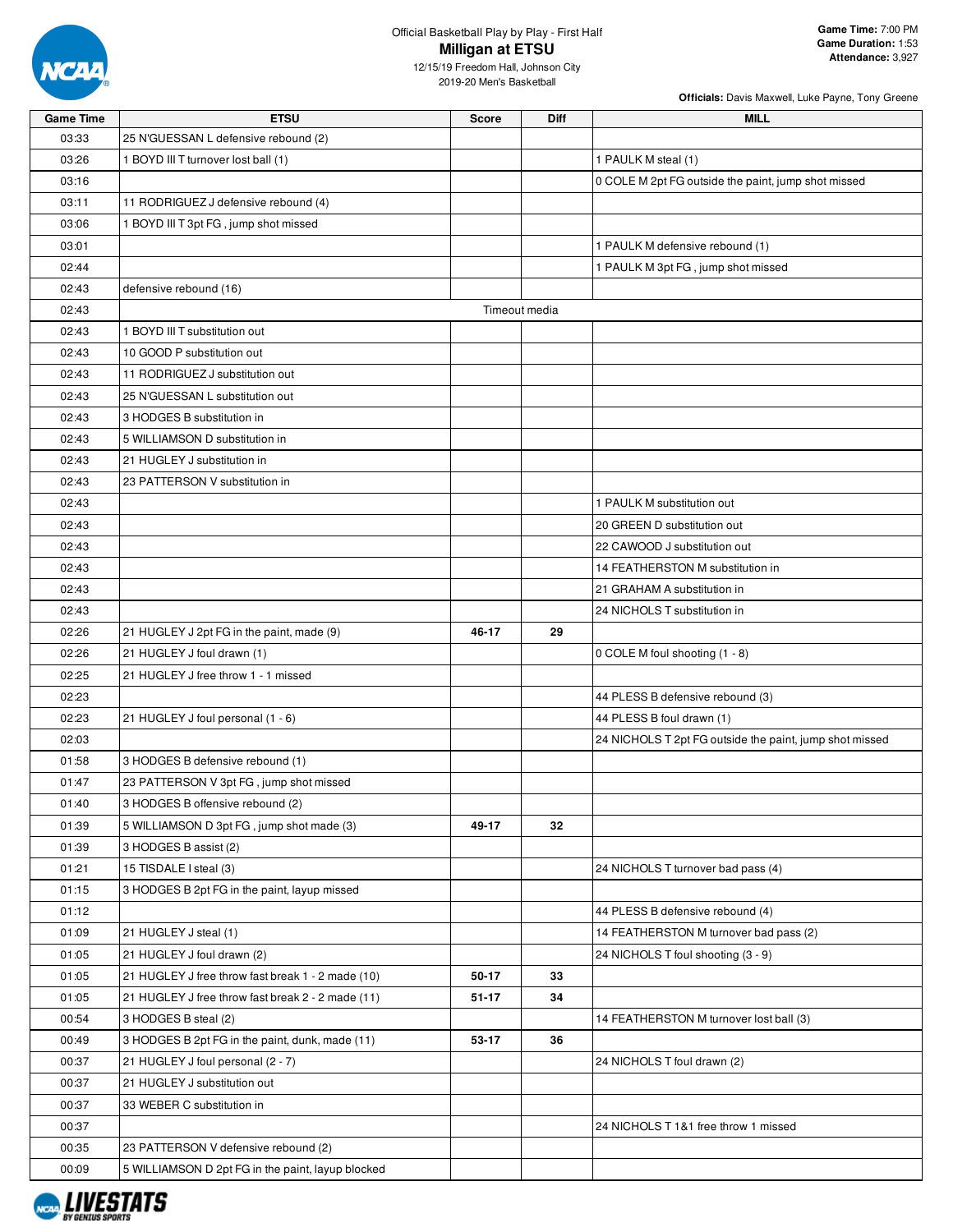

### Official Basketball Play by Play - First Half **Milligan at ETSU**

12/15/19 Freedom Hall, Johnson City 2019-20 Men's Basketball

| <b>ETSU</b>            | <b>Score</b> | <b>Diff</b>          | <b>MILL</b>                            |
|------------------------|--------------|----------------------|----------------------------------------|
|                        |              |                      | 21 GRAHAM A block (2)                  |
|                        |              |                      | 24 NICHOLS T defensive rebound (3)     |
|                        |              |                      | 44 PLESS B 3pt FG, jump shot missed    |
|                        |              |                      | 14 FEATHERSTON M offensive rebound (5) |
| 15 TISDALE I steal (4) |              |                      | 14 FEATHERSTON M turnover bad pass (4) |
|                        |              |                      |                                        |
|                        |              |                      |                                        |
|                        |              | <b>END OF PERIOD</b> | ETSU 53-17 MILL                        |

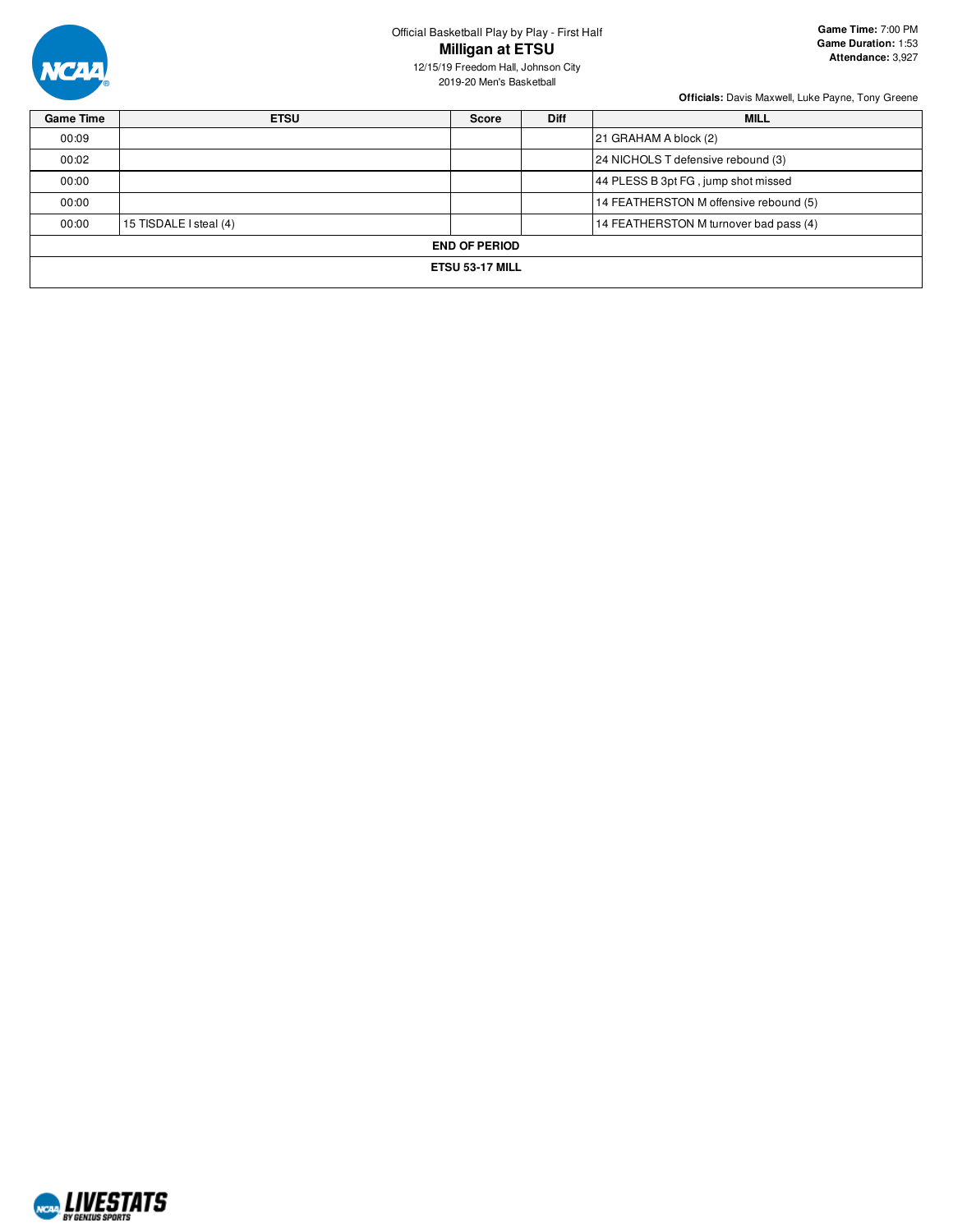

**Milligan - 17**

2019-20 Men's Basketball

**Officials:** Davis Maxwell, Luke Payne, Tony Greene

|               |                        |       | FG       | 3P       | FT      |                |           | <b>Rebounds</b> |                | <b>Fouls</b>   | ТP       | AS TO ST |                |          |                | <b>Blocks</b> | $+/-$ |
|---------------|------------------------|-------|----------|----------|---------|----------------|-----------|-----------------|----------------|----------------|----------|----------|----------------|----------|----------------|---------------|-------|
|               | NO. Name               | Min   | M-A      | M-A      | M-A     | <b>OR</b>      | <b>DR</b> | <b>TOT</b>      | <b>PF</b>      | FD.            |          |          |                |          | <b>BS</b>      | <b>BA</b>     |       |
| 14            | Mike Featherston       | 12:48 | 1-2      | $0 - 1$  | $0-0$   | 3              | 2         | 5               | 0              | 0              | 2        | 0        | 4              | 0        | 0              | $\Omega$      | $-20$ |
| 20            | Desean Green           | 12:27 | $0 - 2$  | $0 - 1$  | $0 - 0$ | $\Omega$       | $\Omega$  | $\Omega$        |                |                | 0        | 0        | 2              |          | $\Omega$       | 1             | $-15$ |
| 22            | Jacob Cawood           | 12:27 | 1-5      | $0 - 3$  | $0 - 0$ | 0              | $\Omega$  | $\Omega$        | 2              | $\Omega$       | 2        |          | 3              | 0        | $\mathbf{0}$   | $\Omega$      | $-15$ |
| 24            | <b>Tyler Nichols</b>   | 11:49 | $1 - 4$  | $0 - 2$  | $0 - 1$ | 0              | 3         | 3               | 3              | $\overline{c}$ | 2        |          | 4              | 0        | $\Omega$       | 1             | $-16$ |
| 44            | <b>Bo Pless</b>        | 14:10 | $0 - 3$  | $0 - 2$  | $0 - 0$ |                | 3         | 4               | $\Omega$       |                | 0        | 0        | $\overline{c}$ | 0        | 0              | $\Omega$      | $-35$ |
|               | <b>Micah Paulk</b>     | 10:47 | 1-5      | 1-4      | $1 - 1$ | $\Omega$       | 1         | 1               | $\overline{2}$ |                | 4        |          |                |          | $\Omega$       | $\mathbf 0$   | $-20$ |
| 0             | <b>Matt Cole</b>       | 11:13 | 1-2      | $0 - 0$  | $0 - 1$ | 0              | $\Omega$  | $\Omega$        |                |                | 2        | 0        | 0              | 0        | $\mathbf{0}$   | $\Omega$      | $-28$ |
| 21            | Adam Graham            | 07:55 | $0 - 0$  | $0 - 0$  | $0 - 0$ | $\Omega$       | 1         |                 | $\Omega$       | $\Omega$       | 0        | 0        |                | $\Omega$ | $\overline{2}$ | $\Omega$      | $-22$ |
| 4             | <b>Nathan Hastings</b> | 06:24 | 1-2      | 1-2      | $2 - 2$ | 0              | $\Omega$  | $\Omega$        | 0              |                | 5        | 0        | 0              | 0        | 0              | $\Omega$      | -9    |
| Team          |                        |       |          |          |         | $\overline{2}$ | $\Omega$  | 2               |                |                | $\Omega$ |          | $\Omega$       |          |                |               |       |
| <b>Totals</b> |                        |       | $6 - 25$ | $2 - 15$ | $3 - 5$ | 6              | 10        | 16              | 9              |                | 17       | 3        | 17             | 2        | 2              | 2             | $-36$ |

| <b>Shooting By Period</b> |          |       |  |  |  |  |  |  |  |  |  |
|---------------------------|----------|-------|--|--|--|--|--|--|--|--|--|
| 1st<br>FG%                | 6-25     | 24.0% |  |  |  |  |  |  |  |  |  |
| 3PT%                      | $2 - 15$ | 13.3% |  |  |  |  |  |  |  |  |  |
| FT%                       | 3-5      | 60%   |  |  |  |  |  |  |  |  |  |
| <b>GM FG%</b>             | $6 - 25$ | 24.0% |  |  |  |  |  |  |  |  |  |
| 3PT%                      | $2 - 15$ | 13.3% |  |  |  |  |  |  |  |  |  |
| FT%                       | $3-5$    | 60.0% |  |  |  |  |  |  |  |  |  |

Dead Ball Rebounds: 0, 0

**Technical Fouls:**:NONE

|               |                            |            | <b>FG</b> | 3P       | <b>FT</b> |           |               | <b>Rebounds</b> |          | <b>Fouls</b> | <b>TP</b> | <b>AS</b>    | <b>TO</b>    | 'ST      |           | <b>Blocks</b> | $+/-$ |
|---------------|----------------------------|------------|-----------|----------|-----------|-----------|---------------|-----------------|----------|--------------|-----------|--------------|--------------|----------|-----------|---------------|-------|
|               | NO. Name                   | <b>Min</b> | M-A       | M-A      | M-A       | <b>OR</b> | <b>DR</b>     | <b>TOT</b>      | PF       | <b>FD</b>    |           |              |              |          | <b>BS</b> | <b>BA</b>     |       |
| 11            | F<br>Jeromy Rodriguez      | 10:33      | $3-5$     | $0-0$    | $0-0$     | $\Omega$  | 4             | 4               | 0        |              | 6         |              |              | $\Omega$ | $\Omega$  | 0             | 10    |
| 25            | Lucas N'Guessan<br>CI.     | 09:12      | $1 - 1$   | $0-0$    | $0 - 0$   | $\Omega$  | $\mathcal{P}$ | $\overline{2}$  | 0        | $\Omega$     | 2         | 0            | 0            | 0        |           | $\Omega$      | 3     |
| 3             | Bo Hodges<br>G             | 11:33      | 5-7       | $0 - 1$  | $1-2$     |           |               | $\overline{2}$  | 0        | 2            | 11        | $\mathbf{2}$ | $\mathbf{0}$ | 2        |           | $\Omega$      | 20    |
| 10            | <b>Patrick Good</b><br>G   | 10:41      | $0 - 2$   | $0 - 2$  | $0 - 0$   | $\Omega$  |               | 1               |          |              | 0         |              | $\Omega$     | 3        | 0         | $\Omega$      | 6     |
| 15            | <b>Isaiah Tisdale</b><br>G | 16:31      | $2-3$     | $1 - 1$  | $0 - 0$   | 0         |               |                 |          |              | 5         | $\mathbf{2}$ |              | 4        | $\Omega$  | $\mathbf{0}$  | 36    |
| 13            | <b>Octavion Corley</b>     | 05:03      | $1 - 1$   | $0 - 0$  | $1 - 1$   | 0         |               | 1               | 0        |              | 3         | 0            | $\Omega$     | 3        | $\Omega$  | $\Omega$      | 14    |
|               | Tray Boyd III              | 11:56      | $4-6$     | $2 - 4$  | $2 - 2$   | 0         | 0             | 0               | 0        |              | 12        | 4            |              | 2        | $\Omega$  | 0             | 27    |
| 23            | Vonnie Patterson           | 05:08      | $0 - 2$   | $0 - 1$  | $0 - 0$   |           |               | 2               | $\Omega$ | $\Omega$     | 0         | 0            | $\Omega$     | 0        | $\Omega$  |               | 17    |
| 5             | Daivien Williamson         | 09:19      | $1-3$     | $1-2$    | $0 - 0$   | 0         | 2             | $\mathfrak{p}$  |          | 0            | 3         |              | 2            | 0        | $\Omega$  |               | 19    |
| 33            | Charlie Weber              | 04:57      | $0 - 0$   | $0 - 0$  | $0 - 0$   | $\Omega$  |               | 1               | 2        | $\Omega$     | 0         | 0            | $\Omega$     | 0        | $\Omega$  | $\Omega$      | 9     |
| 21            | Joe Hugley                 | 05:07      | 4-4       | 1-1      | $2 - 3$   | $\Omega$  | 0             | $\Omega$        | 2        | 2            | 11        | $\Omega$     | 0            |          | $\Omega$  | $\mathbf 0$   | 19    |
| Team          |                            |            |           |          |           | 2         |               | 3               |          |              | 0         |              | $\Omega$     |          |           |               |       |
| <b>Totals</b> |                            |            | $21 - 34$ | $5 - 12$ | $6 - 8$   | 4         | 15            | 19              | 7        | 9            | 53        | 11           | 5            | 15       | 2         | 2             | 36    |

|     | <b>Shooting By Period</b> |           |       |  |  |  |  |  |
|-----|---------------------------|-----------|-------|--|--|--|--|--|
| 1st | FG%                       | $21 - 34$ | 61.8% |  |  |  |  |  |
|     | 3PT%                      | $5 - 12$  | 41.7% |  |  |  |  |  |
|     | FT%                       | 6-8       | 75%   |  |  |  |  |  |
|     | GM FG%                    | $21 - 34$ | 61.8% |  |  |  |  |  |
|     | 3PT%                      | $5 - 12$  | 41.7% |  |  |  |  |  |
|     | FT%                       | $6 - 8$   | 75.0% |  |  |  |  |  |

Dead Ball Rebounds: 1, 0

|                         | <b>MILL</b>                        | <b>ETSU</b>                 |  |  |  |
|-------------------------|------------------------------------|-----------------------------|--|--|--|
| <b>Biggest lead</b>     |                                    | $2(1st 18:34) 36(1st 0:49)$ |  |  |  |
| <b>Best Scoring Run</b> | $5(1^{st}7:16)$ 17( $1^{st}0:49$ ) |                             |  |  |  |
| <b>Lead Changes</b>     |                                    |                             |  |  |  |
| <b>Times Tied</b>       |                                    |                             |  |  |  |
| <b>Time with Lead</b>   | 00:37                              | 17:00                       |  |  |  |

| <b>Points from</b>    |   | <b>MILL ETSU</b> | <b>Period by Period Scoring</b> |     |     |
|-----------------------|---|------------------|---------------------------------|-----|-----|
| <b>Turnovers</b>      | 2 | 30               |                                 | 1st | וחד |
| Paint                 | 6 | 32               |                                 | 17  | 17  |
| <b>Second Chancel</b> |   |                  | MILL                            |     |     |
| <b>Fast Breaks</b>    |   | 14               |                                 |     |     |
| <b>Bench</b>          |   | 29               | <b>ETSU</b>                     | 53  | 53  |

**Technical Fouls:**:NONE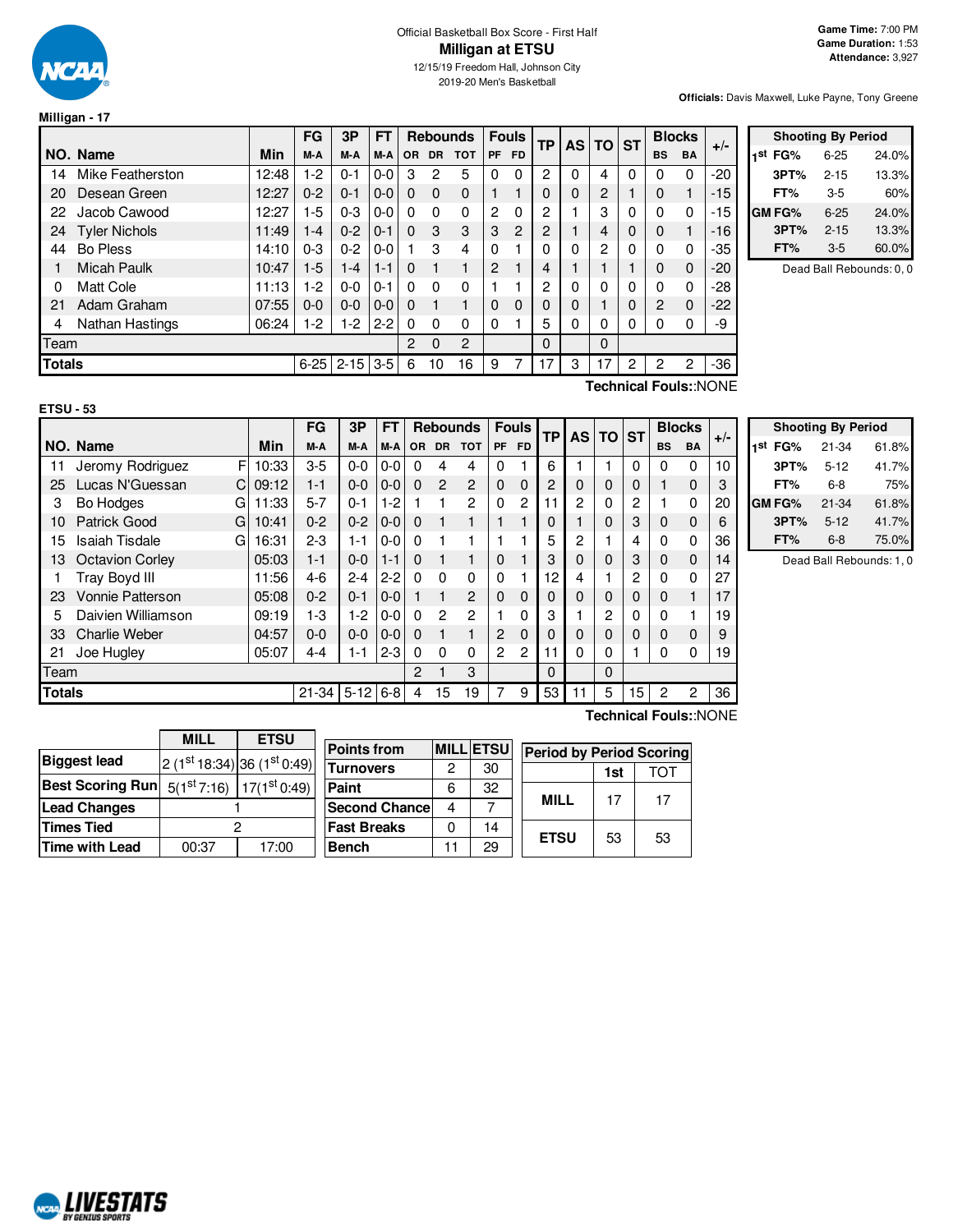

2019-20 Men's Basketball

**Officials:** Davis Maxwell, Luke Payne, Tony Greene

#### **Period 2**

| <b>Quarter Starters:</b> |                                                               |            |                  |             |                                                                      |              |
|--------------------------|---------------------------------------------------------------|------------|------------------|-------------|----------------------------------------------------------------------|--------------|
| <b>ETSU</b>              | 15 Tisdale I                                                  | 3 Hodges B | 5 Williamson D   |             | 23 Patterson V                                                       | 33 Weber C   |
| <b>MILL</b>              | 0 Cole M                                                      | 44 Pless B | 14 Featherston M |             | 21 Graham A                                                          | 24 Nichols T |
| <b>Game Time</b>         | <b>ETSU</b>                                                   |            | <b>Score</b>     | <b>Diff</b> |                                                                      | <b>MILL</b>  |
| 19:53                    | 5 WILLIAMSON D substitution out                               |            |                  |             |                                                                      |              |
| 19:53                    | 23 PATTERSON V substitution out                               |            |                  |             |                                                                      |              |
| 19:53                    | 33 WEBER C substitution out                                   |            |                  |             |                                                                      |              |
| 19:53                    | 1 BOYD III T substitution in                                  |            |                  |             |                                                                      |              |
| 19:53                    | 10 GOOD P substitution in                                     |            |                  |             |                                                                      |              |
| 19:53                    | 11 RODRIGUEZ J substitution in                                |            |                  |             |                                                                      |              |
| 19:53                    |                                                               |            |                  |             | 0 COLE M substitution out                                            |              |
| 19:53                    |                                                               |            |                  |             | 21 GRAHAM A substitution out                                         |              |
| 19:53                    |                                                               |            |                  |             | 20 GREEN D substitution in                                           |              |
| 19:53                    |                                                               |            |                  |             | 22 CAWOOD J substitution in                                          |              |
| 19:50                    | 11 RODRIGUEZ J turnover lost ball (2)                         |            |                  |             | 20 GREEN D steal (2)                                                 |              |
| 19:46                    | 1 BOYD III T steal (3)                                        |            |                  |             | 20 GREEN D turnover bad pass (3)                                     |              |
| 19:39                    | 11 RODRIGUEZ J 2pt FG fast break in the paint, layup made (8) |            | 55-17            | 38          |                                                                      |              |
| 19:39                    | 10 GOOD P assist (2)                                          |            |                  |             |                                                                      |              |
| 19:26                    | 3 HODGES B steal (3)                                          |            |                  |             | 22 CAWOOD J turnover bad pass (4)                                    |              |
| 19:24                    | 3 HODGES B 2pt FG fast break in the paint, made (13)          |            | 57-17            | 40          |                                                                      |              |
| 19:24                    | 3 HODGES B foul drawn (3)                                     |            |                  |             | 14 FEATHERSTON M foul shooting (1 - 1)                               |              |
| 19:24                    | 3 HODGES B free throw fast break 1 - 1 missed                 |            |                  |             |                                                                      |              |
| 19:22                    |                                                               |            |                  |             | 20 GREEN D defensive rebound (1)                                     |              |
| 19:01                    | 3 HODGES B steal (4)                                          |            |                  |             | 20 GREEN D turnover lost ball (4)                                    |              |
| 18:56                    | 1 BOYD III T 2pt FG in the paint, made (14)                   |            | 59-17            | 42          |                                                                      |              |
| 18:56                    | 3 HODGES B assist (3)                                         |            |                  |             |                                                                      |              |
| 18:26                    |                                                               |            |                  |             | 20 GREEN D substitution out                                          |              |
| 18:26                    |                                                               |            |                  |             | 1 PAULK M substitution in                                            |              |
| 18:26                    |                                                               |            |                  |             | 22 CAWOOD J turnover bad pass (5)                                    |              |
| 18:09                    | 1 BOYD III T 3pt FG, jump shot made (17)                      |            | $62 - 17$        | 45          |                                                                      |              |
| 18:09                    | 3 HODGES B assist (4)                                         |            |                  |             |                                                                      |              |
| 17:46                    | 10 GOOD P foul shooting (2 - 1)                               |            |                  |             | 24 NICHOLS T foul drawn (3)                                          |              |
| 17:46                    |                                                               |            |                  |             | 24 NICHOLS T free throw 1 - 2 missed                                 |              |
| 17:46                    |                                                               |            |                  |             | offensive dead ball rebound (1)<br>14 FEATHERSTON M substitution out |              |
| 17:46<br>17:46           |                                                               |            |                  |             | 4 HASTINGS N substitution in                                         |              |
| 17:45                    |                                                               |            |                  |             | 24 NICHOLS T free throw 2 - 2 missed                                 |              |
| 17:44                    | 11 RODRIGUEZ J defensive rebound (5)                          |            |                  |             |                                                                      |              |
| 17:34                    | 15 TISDALE I 2pt FG in the paint, layup missed                |            |                  |             |                                                                      |              |
| 17:32                    | 11 RODRIGUEZ J offensive rebound (6)                          |            |                  |             |                                                                      |              |
| 17:32                    | 11 RODRIGUEZ J foul drawn (2)                                 |            |                  |             | 22 CAWOOD J foul shooting (3 - 2)                                    |              |
| 17:32                    | 11 RODRIGUEZ J free throw 1 - 2 made (9)                      |            | 63-17            | 46          |                                                                      |              |
| 17:32                    | 11 RODRIGUEZ J free throw 2 - 2 made (10)                     |            | 64-17            | 47          |                                                                      |              |
| 17:10                    |                                                               |            |                  |             | 4 HASTINGS N 2pt FG in the paint, layup missed                       |              |
| 17:08                    | 10 GOOD P defensive rebound (2)                               |            |                  |             |                                                                      |              |
| 17:04                    | 1 BOYD III T 3pt FG fast break, jump shot made (20)           |            | 67-17            | 50          |                                                                      |              |
|                          |                                                               |            |                  |             |                                                                      |              |
| 17:04                    | 10 GOOD P assist (3)                                          |            |                  |             |                                                                      |              |

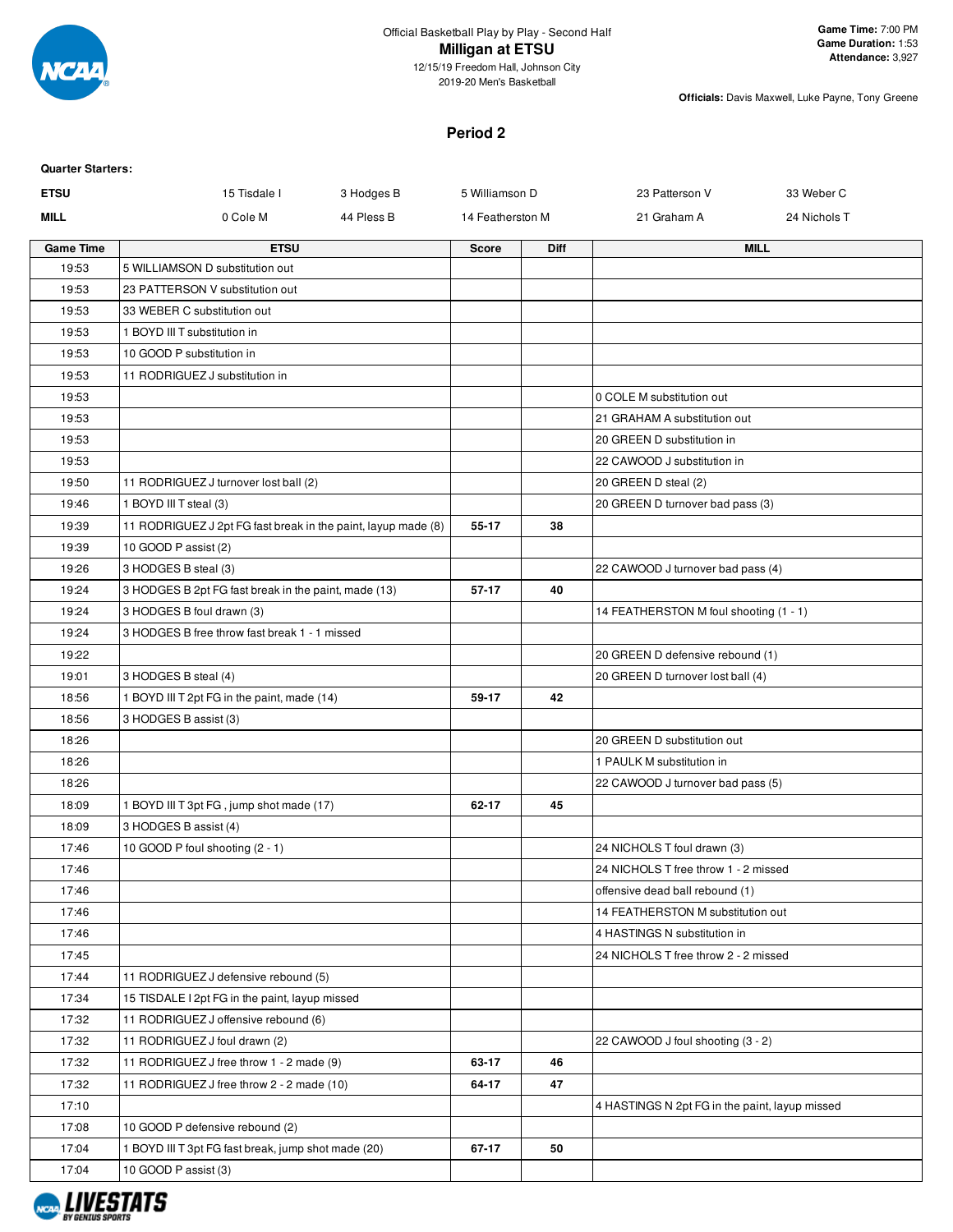

## Official Basketball Play by Play - Second Half **Milligan at ETSU**

| <b>Game Time</b> | <b>ETSU</b>                                         | <b>Score</b>  | Diff | <b>MILL</b>                                        |
|------------------|-----------------------------------------------------|---------------|------|----------------------------------------------------|
| 16:51            |                                                     |               |      | 24 NICHOLS T 2pt FG in the paint, jump shot missed |
| 16:41            |                                                     |               |      | 24 NICHOLS T offensive rebound (4)                 |
| 16:41            |                                                     | 67-19         | 48   | 24 NICHOLS T 2pt FG in the paint, layup made (4)   |
| 16:33            | 11 RODRIGUEZ J 2pt FG in the paint, layup missed    |               |      |                                                    |
| 16:31            | 11 RODRIGUEZ J offensive rebound (7)                |               |      |                                                    |
| 16:31            | 11 RODRIGUEZ J foul drawn (3)                       |               |      | 4 HASTINGS N foul shooting (1 - 3)                 |
| 16:31            | 11 RODRIGUEZ J free throw 1 - 2 missed              |               |      |                                                    |
| 16:31            | offensive dead ball rebound (2)                     |               |      |                                                    |
| 16:31            | 15 TISDALE I substitution out                       |               |      |                                                    |
| 16:31            | 5 WILLIAMSON D substitution in                      |               |      |                                                    |
| 16:31            |                                                     |               |      | 1 PAULK M substitution out                         |
| 16:31            |                                                     |               |      | 4 HASTINGS N substitution out                      |
| 16:31            |                                                     |               |      | 44 PLESS B substitution out                        |
| 16:31            |                                                     |               |      | 0 COLE M substitution in                           |
| 16:31            |                                                     |               |      | 20 GREEN D substitution in                         |
| 16:31            |                                                     |               |      | 35 KAIUKOV S substitution in                       |
| 16:31            | 11 RODRIGUEZ J free throw 2 - 2 made (11)           | 68-19         | 49   |                                                    |
| 16:02            |                                                     | 68-21         | 47   | 0 COLE M 2pt FG in the paint, layup made (4)       |
| 15:34            | 11 RODRIGUEZ J 2pt FG in the paint, layup made (13) | 70-21         | 49   |                                                    |
| 15:34            | 3 HODGES B assist (5)                               |               |      |                                                    |
| 15:34            | 11 RODRIGUEZ J foul drawn (4)                       |               |      | 24 NICHOLS T foul shooting (4 - 4)                 |
| 15:34            |                                                     | Timeout media |      |                                                    |
| 15:34            | 3 HODGES B substitution out                         |               |      |                                                    |
| 15:34            | 23 PATTERSON V substitution in                      |               |      |                                                    |
| 15:34            |                                                     |               |      | 24 NICHOLS T substitution out                      |
| 15:34            |                                                     |               |      | 44 PLESS B substitution in                         |
| 15:34            | 11 RODRIGUEZ J free throw 1 - 1 made (14)           | $71 - 21$     | 50   |                                                    |
| 15:34            | 11 RODRIGUEZ J substitution out                     |               |      |                                                    |
| 15:34            | 21 HUGLEY J substitution in                         |               |      |                                                    |
| 15:22            |                                                     |               |      | 22 CAWOOD J 3pt FG, jump shot missed               |
| 15:19            | defensive rebound (24)                              |               |      |                                                    |
| 15:05            | 21 HUGLEY J 2pt FG in the paint, layup missed       |               |      |                                                    |
| 15:03            |                                                     |               |      | 44 PLESS B defensive rebound (5)                   |
| 14:58            |                                                     |               |      | 35 KAIUKOV S 3pt FG, jump shot missed              |
| 14:53            | 21 HUGLEY J defensive rebound (1)                   |               |      |                                                    |
| 14:49            | 10 GOOD P 2pt FG in the paint, layup made (2)       | 73-21         | 52   |                                                    |
| 14:38            | 10 GOOD P steal (4)                                 |               |      | 20 GREEN D turnover lost ball (5)                  |
| 14:28            | 23 PATTERSON V 2pt FG in the paint, layup made (2)  | 75-21         | 54   |                                                    |
| 14:28            | 10 GOOD P assist (4)                                |               |      |                                                    |
| 14:14            |                                                     |               |      | 20 GREEN D 2pt FG in the paint, layup missed       |
| 14:10            | 23 PATTERSON V defensive rebound (3)                |               |      |                                                    |
| 14:07            | 23 PATTERSON V 2pt FG in the paint, layup blocked   |               |      |                                                    |
| 14:07            |                                                     |               |      | 0 COLE M block (1)                                 |
| 14:03            |                                                     |               |      | 20 GREEN D defensive rebound (2)                   |
| 13:59            |                                                     |               |      | 44 PLESS B 3pt FG, jump shot missed                |
| 13:54            | 5 WILLIAMSON D defensive rebound (3)                |               |      |                                                    |
| 13:50            | 23 PATTERSON V 3pt FG, jump shot missed             |               |      |                                                    |
| 13:44            |                                                     |               |      | 20 GREEN D defensive rebound (3)                   |
| 13:29            |                                                     | 75-23         | 52   | 0 COLE M 2pt FG in the paint, layup made (6)       |

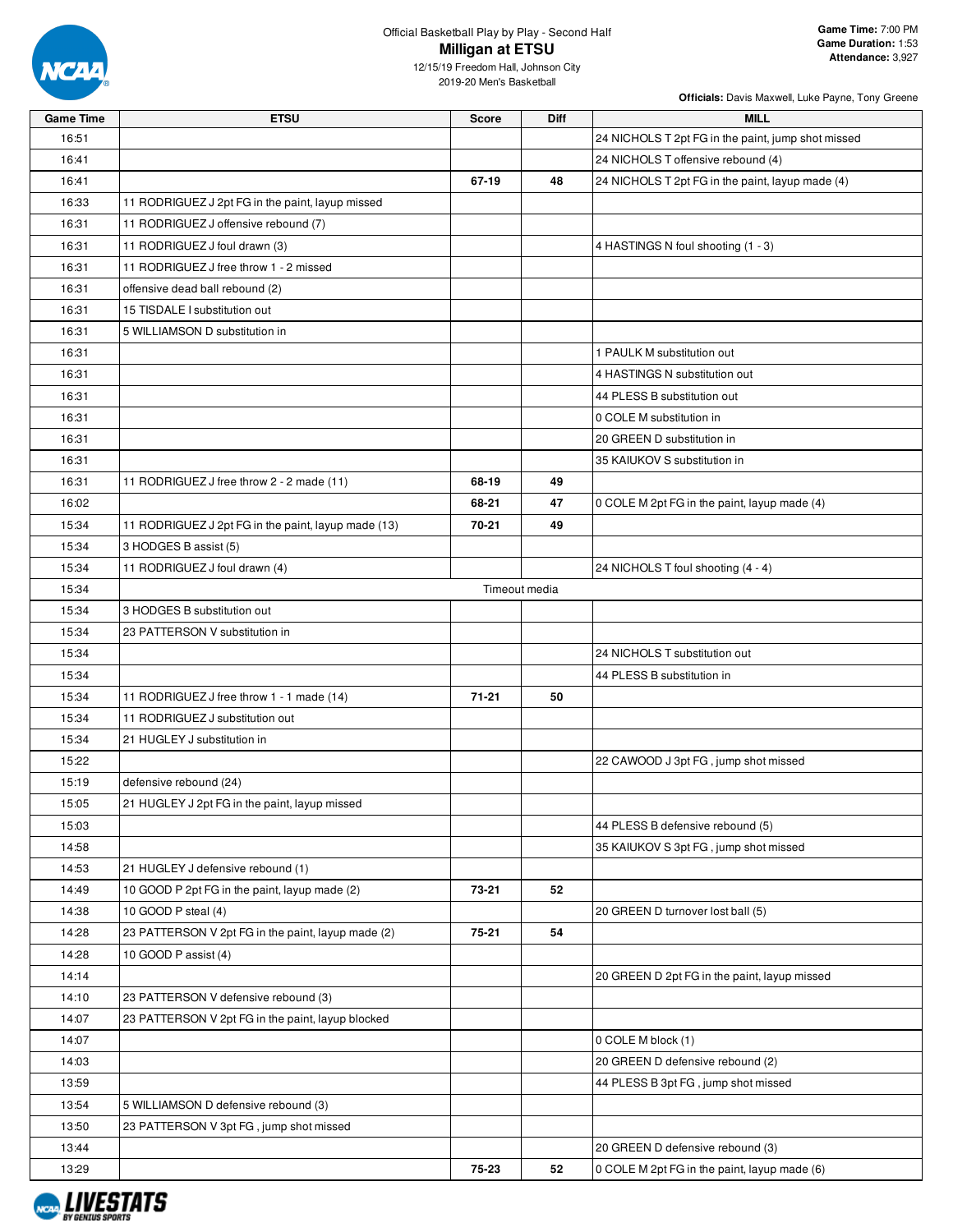

| <b>Game Time</b> | <b>ETSU</b>                                       | <b>Score</b> | <b>Diff</b>   | <b>MILL</b>                                             |
|------------------|---------------------------------------------------|--------------|---------------|---------------------------------------------------------|
| 13:29            |                                                   |              |               | 22 CAWOOD J assist (2)                                  |
| 13:29            | 5 WILLIAMSON D foul shooting (2 - 2)              |              |               | 0 COLE M foul drawn (2)                                 |
| 13:29            | 1 BOYD III T substitution out                     |              |               |                                                         |
| 13:29            | 5 WILLIAMSON D substitution out                   |              |               |                                                         |
| 13:29            | 23 PATTERSON V substitution out                   |              |               |                                                         |
| 13:29            | 3 HODGES B substitution in                        |              |               |                                                         |
| 13:29            | 15 TISDALE I substitution in                      |              |               |                                                         |
| 13:29            | 33 WEBER C substitution in                        |              |               |                                                         |
| 13:29            |                                                   |              |               | 20 GREEN D substitution out                             |
| 13:29            |                                                   |              |               | 22 CAWOOD J substitution out                            |
| 13:29            |                                                   |              |               | 35 KAIUKOV S substitution out                           |
| 13:29            |                                                   |              |               | 1 PAULK M substitution in                               |
| 13:29            |                                                   |              |               | 4 HASTINGS N substitution in                            |
| 13:29            |                                                   |              |               | 14 FEATHERSTON M substitution in                        |
| 13:29            |                                                   | 75-24        | 51            | 0 COLE M free throw 1 - 1 made (7)                      |
| 13:13            | 21 HUGLEY J 2pt FG in the paint, made (13)        | 77-24        | 53            |                                                         |
| 13:04            | 21 HUGLEY J substitution out                      |              |               |                                                         |
| 13:04            | 25 N'GUESSAN L substitution in                    |              |               |                                                         |
| 12:51            |                                                   |              |               | 14 FEATHERSTON M 2pt FG in the paint, jump shot blocked |
| 12:51            | 3 HODGES B block (2)                              |              |               |                                                         |
| 12:51            |                                                   |              |               | offensive rebound (22)                                  |
| 12:42            |                                                   |              |               | 1 PAULK M 3pt FG, jump shot missed                      |
| 12:38            |                                                   |              |               | 14 FEATHERSTON M offensive rebound (6)                  |
| 12:35            | 25 N'GUESSAN L foul personal (1 - 3)              |              |               | 1 PAULK M foul drawn (2)                                |
| 12:35            | 10 GOOD P substitution out                        |              |               |                                                         |
| 12:35            | 5 WILLIAMSON D substitution in                    |              |               |                                                         |
| 12:27            |                                                   |              |               | 4 HASTINGS N 3pt FG, jump shot missed                   |
| 12:22            | 3 HODGES B defensive rebound (3)                  |              |               |                                                         |
| 12:09            | 25 N'GUESSAN L foul drawn (1)                     |              |               | 4 HASTINGS N foul personal (2 - 5)                      |
| 12:03            | 3 HODGES B 2pt FG in the paint, layup missed      |              |               |                                                         |
| 11:59            | 33 WEBER C offensive rebound (2)                  |              |               |                                                         |
| 11:57            | 33 WEBER C 3pt FG, jump shot missed               |              |               |                                                         |
| 11:56            |                                                   |              |               | defensive rebound (24)                                  |
| 11:56            |                                                   |              | Timeout media |                                                         |
| 11:44            |                                                   |              |               | 44 PLESS B 3pt FG, jump shot missed                     |
| 11:41            | 25 N'GUESSAN L defensive rebound (3)              |              |               |                                                         |
| 11:28            | 25 N'GUESSAN L 2pt FG in the paint, made (4)      | 79-24        | 55            |                                                         |
| 11:28            | 33 WEBER C assist (1)                             |              |               |                                                         |
| 11:01            |                                                   |              |               | 14 FEATHERSTON M turnover travel (5)                    |
| 11:01            |                                                   |              |               | 44 PLESS B substitution out                             |
| 11:01            |                                                   |              |               | 21 GRAHAM A substitution in                             |
| 10:37            | 25 N'GUESSAN L 3pt FG, jump shot missed           |              |               |                                                         |
| 10:33            |                                                   |              |               | 21 GRAHAM A defensive rebound (2)                       |
| 10:25            |                                                   |              |               | 1 PAULK M 2pt FG in the paint, jump shot missed         |
| 10:22            | 25 N'GUESSAN L defensive rebound (4)              |              |               |                                                         |
| 10:17            | 5 WILLIAMSON D 2pt FG in the paint, layup blocked |              |               |                                                         |
| 10:17            |                                                   |              |               | 0 COLE M block (2)                                      |
| 10:12            |                                                   |              |               | 4 HASTINGS N defensive rebound (1)                      |
| 10:07            |                                                   |              |               | 1 PAULK M 3pt FG, jump shot missed                      |

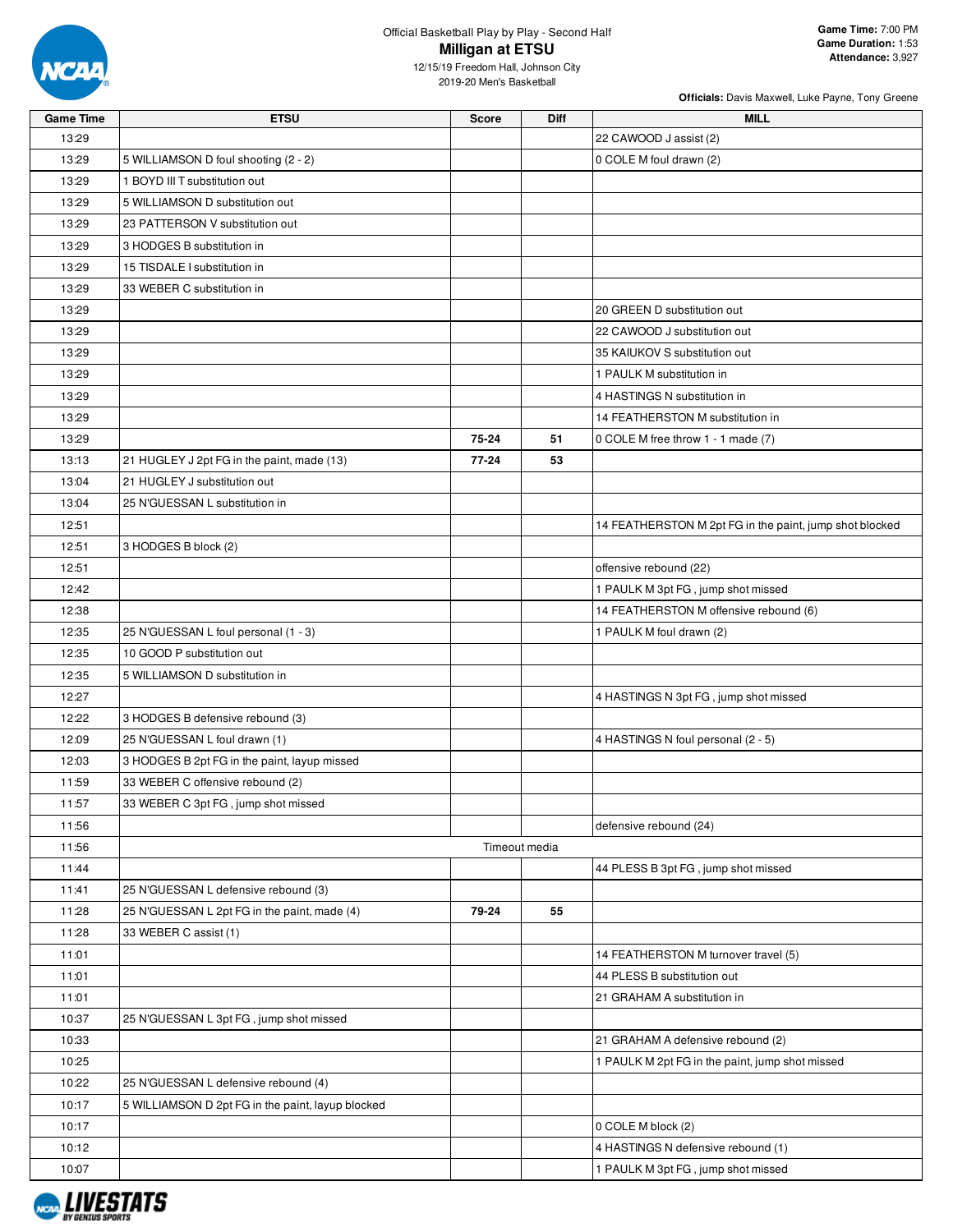

| Officials: Davis Maxwell, Luke Payne, Tony Greene |  |  |  |
|---------------------------------------------------|--|--|--|

| <b>Game Time</b> | <b>ETSU</b>                                          | Score     | Diff          | MILL                                                      |
|------------------|------------------------------------------------------|-----------|---------------|-----------------------------------------------------------|
| 10:05            |                                                      |           |               | offensive rebound (27)                                    |
| 10:04            | 15 TISDALE I steal (5)                               |           |               | 1 PAULK M turnover bad pass (2)                           |
| 09:58            | 3 HODGES B 2pt FG fast break in the paint, made (15) | $81 - 24$ | 57            |                                                           |
| 09:58            | 15 TISDALE I assist (3)                              |           |               |                                                           |
| 09:35            | 25 N'GUESSAN L foul personal (2 - 4)                 |           |               | 4 HASTINGS N foul drawn (2)                               |
| 09:35            | 3 HODGES B substitution out                          |           |               |                                                           |
| 09:35            | 23 PATTERSON V substitution in                       |           |               |                                                           |
| 09:32            | 25 N'GUESSAN L foul shooting (3 - 5)                 |           |               | 21 GRAHAM A foul drawn (1)                                |
| 09:32            |                                                      | 81-25     | 56            | 21 GRAHAM A free throw 1 - 2 made (1)                     |
| 09:32            | 25 N'GUESSAN L substitution out                      |           |               |                                                           |
| 09:32            | 13 CORLEY O substitution in                          |           |               |                                                           |
| 09:32            |                                                      | 81-26     | 55            | 21 GRAHAM A free throw 2 - 2 made (2)                     |
| 09:15            | 5 WILLIAMSON D 3pt FG, jump shot missed              |           |               |                                                           |
| 09:10            |                                                      |           |               | 14 FEATHERSTON M defensive rebound (7)                    |
| 08:58            |                                                      |           |               | 0 COLE M 2pt FG in the paint, layup missed                |
| 08:55            | 13 CORLEY O defensive rebound (2)                    |           |               |                                                           |
| 08:34            | 33 WEBER C 2pt FG in the paint, jump shot missed     |           |               |                                                           |
| 08:31            |                                                      |           |               | 21 GRAHAM A defensive rebound (3)                         |
| 08:25            |                                                      |           |               | 4 HASTINGS N 2pt FG in the paint, jump shot missed        |
| 08:19            | 13 CORLEY O defensive rebound (3)                    |           |               |                                                           |
| 08:16            | 15 TISDALE I 3pt FG, jump shot missed                |           |               |                                                           |
| 08:12            | 33 WEBER C offensive rebound (3)                     |           |               |                                                           |
| 08:11            | 13 CORLEY O turnover travel (1)                      |           |               |                                                           |
| 08:11            | 15 TISDALE I substitution out                        |           |               |                                                           |
| 08:11            | 10 GOOD P substitution in                            |           |               |                                                           |
| 08:11            |                                                      |           |               | 0 COLE M substitution out                                 |
| 08:11            |                                                      |           |               | 4 HASTINGS N substitution out                             |
| 08:11            |                                                      |           |               | 14 FEATHERSTON M substitution out                         |
| 08:11            |                                                      |           |               | 21 GRAHAM A substitution out                              |
| 08:11            |                                                      |           |               | 20 GREEN D substitution in                                |
| 08:11            |                                                      |           |               | 22 CAWOOD J substitution in                               |
| 08:11            |                                                      |           |               | 24 NICHOLS T substitution in                              |
| 08:11            |                                                      |           |               | 44 PLESS B substitution in                                |
| 08:01            |                                                      |           |               | 44 PLESS B 3pt FG, jump shot missed                       |
| 07:57            | 23 PATTERSON V defensive rebound (4)                 |           |               |                                                           |
| 07:53            | 10 GOOD P turnover bad pass (1)                      |           |               |                                                           |
| 07:53            |                                                      |           | Timeout media |                                                           |
| 07:39            |                                                      |           |               | 1 PAULK M 2pt FG outside the paint, jump shot missed      |
| 07:35            |                                                      |           |               | 20 GREEN D offensive rebound (4)                          |
| 07:31            | 13 CORLEY O foul shooting (1 - 6)                    |           |               | 22 CAWOOD J foul drawn (1)                                |
| 07:31            |                                                      |           |               | 22 CAWOOD J free throw 1 - 2 missed                       |
| 07:31            |                                                      |           |               | offensive dead ball rebound (2)                           |
| 07:31            |                                                      | 81-27     | 54            | 22 CAWOOD J free throw 2 - 2 made (3)                     |
| 07:08            | 13 CORLEY O foul drawn (2)                           |           |               | 1 PAULK M foul personal (3 - 6)                           |
| 06:53            | 33 WEBER C 3pt FG, jump shot made (3)                | 84-27     | 57            |                                                           |
| 06:53            | 10 GOOD P assist (5)                                 |           |               |                                                           |
| 06:34            |                                                      | 84-29     | 55            | 1 PAULK M 2pt FG outside the paint, jump shot made (6)    |
| 06:02            | 33 WEBER C 2pt FG outside the paint, made (5)        | 86-29     | 57            |                                                           |
| 05:42            |                                                      | 86-31     | 55            | 24 NICHOLS T 2pt FG outside the paint, jump shot made (6) |

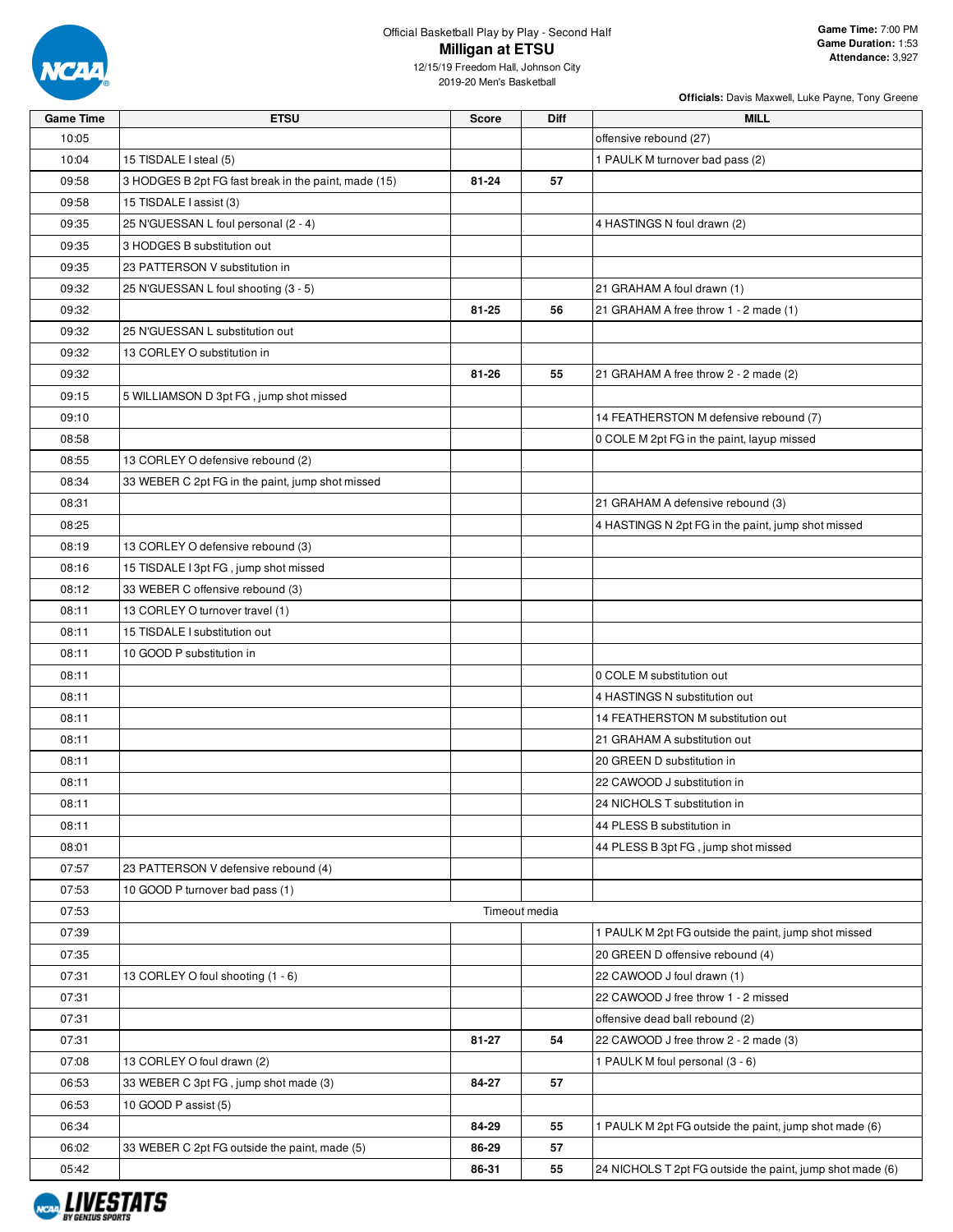

| <b>Game Time</b> | <b>ETSU</b>                                                | <b>Score</b> | Diff          | <b>MILL</b>                                               |
|------------------|------------------------------------------------------------|--------------|---------------|-----------------------------------------------------------|
| 05:25            | 23 PATTERSON V foul drawn (1)                              |              |               | 24 NICHOLS T foul personal (5 - 7)                        |
| 05:25            | 10 GOOD P substitution out                                 |              |               |                                                           |
| 05:25            | 24 COFFIN J substitution in                                |              |               |                                                           |
| 05:25            | 23 PATTERSON V 1&1 free throw 1 missed                     |              |               |                                                           |
| 05:23            |                                                            |              |               | 22 CAWOOD J defensive rebound (1)                         |
| 05:17            |                                                            |              |               | 24 NICHOLS T substitution out                             |
| 05:17            |                                                            |              |               | 21 GRAHAM A substitution in                               |
| 05:09            |                                                            |              |               | 1 PAULK M 2pt FG in the paint, layup blocked              |
| 05:09            | 13 CORLEY O block (1)                                      |              |               |                                                           |
| 04:59            |                                                            |              |               | 21 GRAHAM A offensive rebound (4)                         |
| 04:59            |                                                            |              |               | 21 GRAHAM A 2pt FG in the paint, layup missed             |
| 04:58            | 33 WEBER C defensive rebound (4)                           |              |               |                                                           |
| 04:58            | 5 WILLIAMSON D foul drawn (1)                              |              |               | 1 PAULK M foul personal (4 - 8)                           |
| 04:58            |                                                            |              |               | 22 CAWOOD J substitution out                              |
| 04:58            |                                                            |              |               | 44 PLESS B substitution out                               |
| 04:58            |                                                            |              |               | 0 COLE M substitution in                                  |
| 04:58            |                                                            |              |               | 4 HASTINGS N substitution in                              |
| 04:58            | 5 WILLIAMSON D 1&1 free throw 1 made (4)                   | 87-31        | 56            |                                                           |
| 04:58            | 5 WILLIAMSON D 1&1 free throw 2 made (5)                   | 88-31        | 57            |                                                           |
| 04:53            | 33 WEBER C foul shooting (3 - 7)                           |              |               | 21 GRAHAM A foul drawn (2)                                |
| 04:53            |                                                            | 88-32        | 56            | 21 GRAHAM A free throw fast break 1 - 3 made (3)          |
| 04:53            |                                                            |              |               | 21 GRAHAM A free throw fast break 2 - 3 missed            |
| 04:53            |                                                            |              |               | offensive dead ball rebound (3)                           |
| 04:53            |                                                            | 88-33        | 55            | 21 GRAHAM A free throw fast break 3 - 3 made (4)          |
| 04:42            | 33 WEBER C 3pt FG, jump shot made (8)                      | 91-33        | 58            |                                                           |
|                  |                                                            |              |               |                                                           |
| 04:42<br>04:31   | 5 WILLIAMSON D assist (2)                                  |              |               |                                                           |
|                  |                                                            |              |               | 1 PAULK M 3pt FG, jump shot missed                        |
| 04:26            | 33 WEBER C defensive rebound (5)                           |              |               |                                                           |
| 04:17            | 23 PATTERSON V 2pt FG outside the paint, jump shot blocked |              |               |                                                           |
| 04:17            |                                                            |              |               | 4 HASTINGS N block (1)                                    |
| 04:12            |                                                            |              |               | 21 GRAHAM A defensive rebound (5)                         |
| 04:12            |                                                            |              |               | 20 GREEN D substitution out                               |
| 04:12            |                                                            |              |               | 35 KAIUKOV S substitution in                              |
| 04:03            |                                                            | 91-36        | 55            | 21 GRAHAM A 3pt FG, jump shot made (7)                    |
| 04:03            |                                                            |              |               | 35 KAIUKOV S assist (1)                                   |
| 03:43            | 13 CORLEY O 2pt FG in the paint, jump shot blocked         |              |               |                                                           |
| 03:43            |                                                            |              |               | 4 HASTINGS N block (2)                                    |
| 03:38            | 13 CORLEY O offensive rebound (4)                          |              |               |                                                           |
| 03:36            | 23 PATTERSON V foul drawn (2)                              |              |               | 4 HASTINGS N foul shooting (3 - 9)                        |
| 03:36            |                                                            |              | Timeout media |                                                           |
| 03:36            | 23 PATTERSON V free throw 1 - 2 made (3)                   | 92-36        | 56            |                                                           |
| 03:36            | 23 PATTERSON V free throw 2 - 2 missed                     |              |               |                                                           |
| 03:35            | 13 CORLEY O offensive rebound (5)                          |              |               |                                                           |
| 03:33            | 13 CORLEY O 2pt FG in the paint, layup missed              |              |               |                                                           |
| 03:30            |                                                            |              |               | 4 HASTINGS N defensive rebound (2)                        |
| 03:10            |                                                            | 92-38        | 54            | 4 HASTINGS N 2pt FG outside the paint, jump shot made (7) |
| 02:53            | 33 WEBER C 3pt FG, jump shot made (11)                     | 95-38        | 57            |                                                           |
| 02:53            | 5 WILLIAMSON D assist (3)                                  |              |               |                                                           |
| 02:38            |                                                            | 95-40        | 55            | 1 PAULK M 2pt FG outside the paint, jump shot made (8)    |

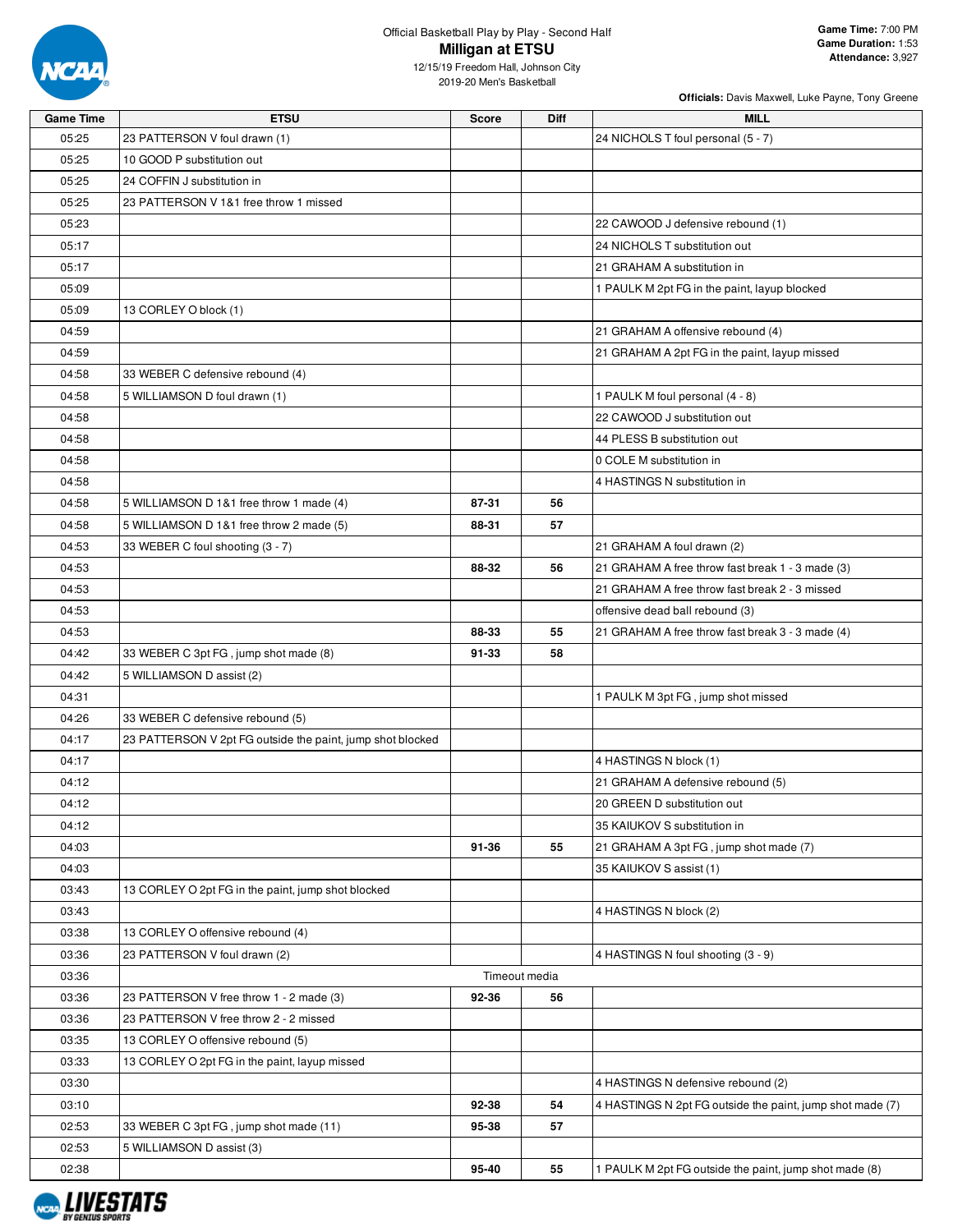

## Official Basketball Play by Play - Second Half **Milligan at ETSU**

12/15/19 Freedom Hall, Johnson City 2019-20 Men's Basketball

| <b>Game Time</b> | <b>ETSU</b>                                    | <b>Score</b>       | Diff          | <b>MILL</b>                                            |  |  |  |
|------------------|------------------------------------------------|--------------------|---------------|--------------------------------------------------------|--|--|--|
| 02:22            | 33 WEBER C 3pt FG, jump shot missed            |                    |               |                                                        |  |  |  |
| 02:19            |                                                |                    |               | 1 PAULK M defensive rebound (2)                        |  |  |  |
| 02:17            |                                                |                    |               | 1 PAULK M 3pt FG, jump shot missed                     |  |  |  |
| 02:12            | 33 WEBER C defensive rebound (6)               |                    |               |                                                        |  |  |  |
| 01:59            | 13 CORLEY O 2pt FG in the paint, layup blocked |                    |               |                                                        |  |  |  |
| 01:59            |                                                |                    |               | 4 HASTINGS N block (3)                                 |  |  |  |
| 01:55            |                                                |                    |               | 1 PAULK M defensive rebound (3)                        |  |  |  |
| 01:44            |                                                |                    |               | Timeout 30 Sec                                         |  |  |  |
| 01:44            |                                                |                    |               | 0 COLE M substitution out                              |  |  |  |
| 01:44            |                                                |                    |               | 1 PAULK M substitution out                             |  |  |  |
| 01:44            |                                                |                    |               | 2 MUSHAYAMUNDA T substitution in                       |  |  |  |
| 01:44            |                                                |                    |               | 3 INMAN A substitution in                              |  |  |  |
| 01:44            |                                                |                    | Timeout media |                                                        |  |  |  |
| 01:38            |                                                |                    |               | 35 KAIUKOV S 3pt FG, jump shot missed                  |  |  |  |
| 01:34            |                                                |                    |               | 4 HASTINGS N offensive rebound (3)                     |  |  |  |
| 01:33            |                                                |                    |               | 4 HASTINGS N 2pt FG in the paint, layup missed         |  |  |  |
| 01:30            | 5 WILLIAMSON D defensive rebound (4)           |                    |               |                                                        |  |  |  |
| 01:16            | 5 WILLIAMSON D 3pt FG, jump shot missed        |                    |               |                                                        |  |  |  |
| 01:13            | 13 CORLEY O offensive rebound (6)              |                    |               |                                                        |  |  |  |
| 01:13            | 13 CORLEY O foul drawn (3)                     |                    |               | 2 MUSHAYAMUNDA T foul personal (1 - 10)                |  |  |  |
| 01:13            | 13 CORLEY O free throw 1 - 2 made (4)          | 96-40              | 56            |                                                        |  |  |  |
| 01:13            | 13 CORLEY O free throw 2 - 2 made (5)          | 97-40              | 57            |                                                        |  |  |  |
| 01:00            | 23 PATTERSON V foul shooting (1 - 8)           |                    |               | 3 INMAN A foul drawn (1)                               |  |  |  |
| 01:00            |                                                |                    |               | 3 INMAN A free throw 1 - 2 missed                      |  |  |  |
| 01:00            |                                                |                    |               | offensive dead ball rebound (4)                        |  |  |  |
| 01:00            |                                                | 97-41              | 56            | 3 INMAN A free throw 2 - 2 made (1)                    |  |  |  |
| 00:48            | 33 WEBER C turnover bad pass (1)               |                    |               | 35 KAIUKOV S steal (1)                                 |  |  |  |
| 00:41            |                                                |                    |               | 4 HASTINGS N 2pt FG in the paint, layup blocked        |  |  |  |
| 00:41            | 13 CORLEY O block (2)                          |                    |               |                                                        |  |  |  |
| 00:35            | 24 COFFIN J defensive rebound (1)              |                    |               |                                                        |  |  |  |
| 00:25            | 24 COFFIN J 3pt FG, jump shot missed           |                    |               |                                                        |  |  |  |
| 00:20            |                                                |                    |               | 2 MUSHAYAMUNDA T defensive rebound (1)                 |  |  |  |
| 00:08            |                                                |                    |               | 2 MUSHAYAMUNDA T 2pt FG in the paint, jump shot missed |  |  |  |
| 00:04            | 5 WILLIAMSON D defensive rebound (5)           |                    |               |                                                        |  |  |  |
|                  |                                                | <b>END OF GAME</b> |               |                                                        |  |  |  |
| ETSU 97-41 MILL  |                                                |                    |               |                                                        |  |  |  |

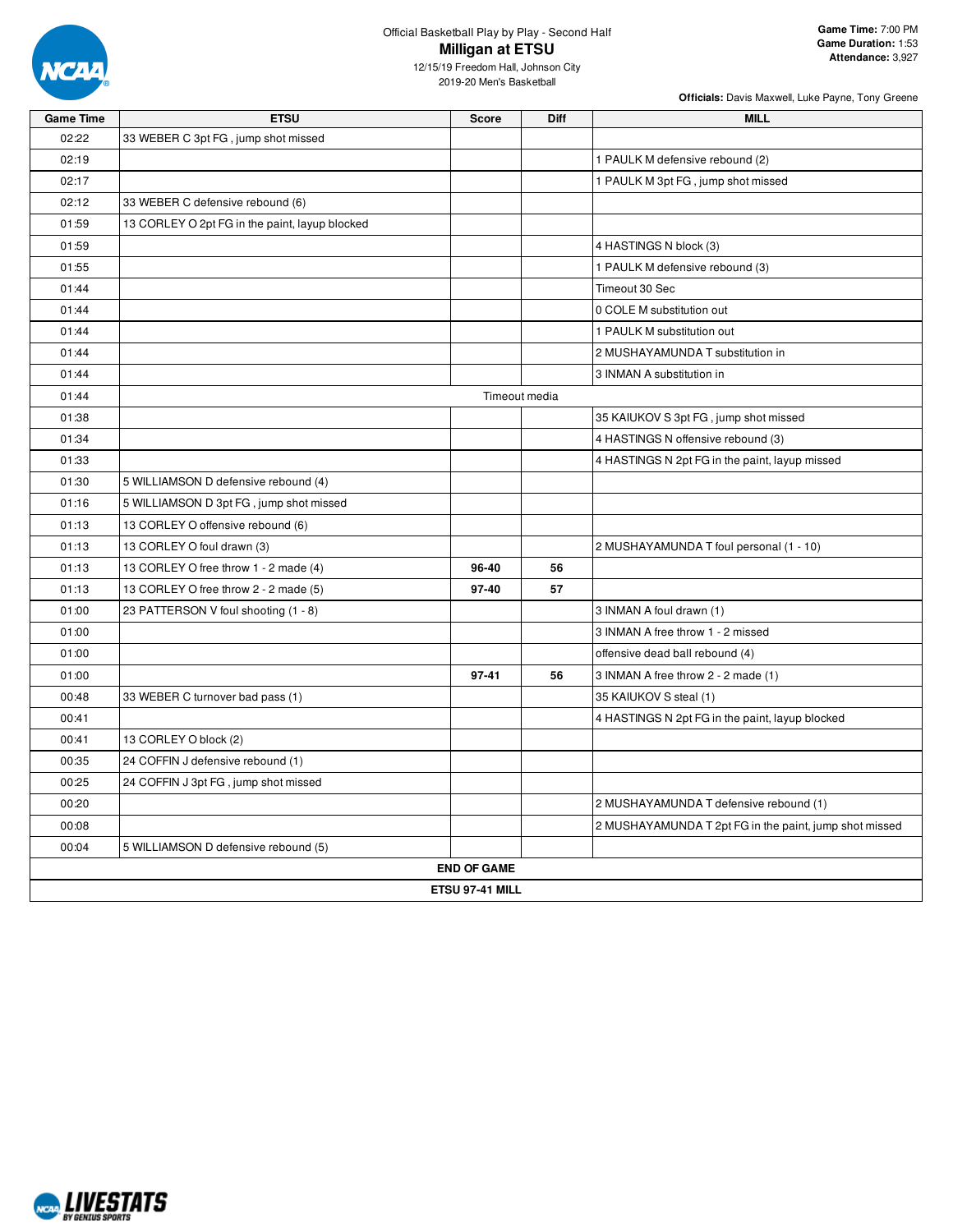

2019-20 Men's Basketball

**Officials:** Davis Maxwell, Luke Payne, Tony Greene

**Shooting By Period**

|  |  |  | Milligan - 24 |  |
|--|--|--|---------------|--|
|  |  |  |               |  |

|               |                        |       | <b>FG</b> | 3P            | <b>FT</b> |   | <b>Rebounds</b> |                | <b>Fouls</b> |           | <b>TP</b> |             | AS TO ST |          |              | <b>Blocks</b> |                                                                                  |               | <b>Shooting By Period</b> |                        |
|---------------|------------------------|-------|-----------|---------------|-----------|---|-----------------|----------------|--------------|-----------|-----------|-------------|----------|----------|--------------|---------------|----------------------------------------------------------------------------------|---------------|---------------------------|------------------------|
|               | NO. Name               | Min   | M-A       | M-A           | M-A       |   | OR DR TOT       |                | PF           | <b>FD</b> |           |             |          |          | <b>BS</b>    | <b>BA</b>     | $+/-$                                                                            | ond FG%       | $8 - 32$                  | 25.0%                  |
| 14            | Mike Featherston       | 07:32 | $0 - 1$   | $0-0$         | $0-0$     |   |                 | 2              |              | 0         |           | 0           |          | 0        | 0            |               | $-12$                                                                            | 3PT%          | $1 - 12$                  | 8.3%                   |
| 20            | Desean Green           | 08:28 | $0 - 1$   | $0 - 0$       | $0 - 0$   |   | 3               | 4              | $\mathbf 0$  | 0         |           | 0           | 3        |          | 0            | 0             | -13                                                                              | FT%           | $7-12$                    | 58.3%                  |
| 22            | Jacob Cawood           | 09:37 | $0 - 1$   | $0 - 1$       | $1-2$     | 0 |                 |                |              |           |           |             | 2        | 0        | 0            | 0             | -16                                                                              | <b>GM FG%</b> | $8 - 32$                  | 25.0%                  |
|               | 24 Tyler Nichols       | 07:20 | $2 - 3$   | $0-0$         | $0 - 2$   |   | $\mathbf 0$     |                | 2            |           | 4         | $\mathbf 0$ | 0        | 0        | $\mathbf 0$  | 0             | -13                                                                              | 3PT%          | $1 - 12$                  | 8.3%                   |
| 44            | <b>Bo Pless</b>        | 11:15 | $0 - 3$   | $0 - 3$       | $0-0$     | 0 |                 |                | $\Omega$     | 0         |           | 0           |          | 0        | 0            | 0             | $-18$                                                                            | FT%           | $7-12$                    | 58.3%                  |
|               | Micah Paulk            | 13:40 | $2-9$     | $0 - 4$       | $0 - 0$   | 0 | 2               | $\overline{2}$ | 2            |           |           | 0           |          | 0        | $\mathbf{0}$ |               | -9                                                                               |               |                           | Dead Ball Rebounds: 4, |
| 4             | <b>Nathan Hastings</b> | 11:31 | 1-6       | $0 - 1$       | $0-0$     |   | 2               | 3              | 3            |           | 2         | 0           |          | 0        | 3            |               | -7                                                                               |               |                           |                        |
| $\Omega$      | <b>Matt Cole</b>       | 11:41 | $2 - 3$   | $0-0$         | $1 - 1$   | 0 | $\mathbf 0$     | 0              | $\mathbf{0}$ |           | 5         | 0           |          | 0        | 2            | $\mathbf 0$   | -7                                                                               |               |                           |                        |
| 35            | Sasha Kajukov          | 07:14 | $0 - 2$   | $0 - 2$       | $0-0$     | 0 | $\Omega$        | 0              | $\Omega$     | 0         |           |             |          |          | 0            | $\Omega$      | $-2$                                                                             |               |                           |                        |
| 21            | Adam Graham            | 08:14 | $1-2$     | $1 - 1$       | $4 - 5$   |   | 3               | 4              | $\Omega$     | 2         |           | $\mathbf 0$ |          | 0        | 0            | 0             | -1                                                                               |               |                           |                        |
| 2             | Teve Mushayamunda      | 01:44 | $0 - 1$   | $0-0$         | $0-0$     |   |                 |                |              | 0         |           | 0           |          | 0        | 0            | 0             | -1                                                                               |               |                           |                        |
| 3             | Alex Inman             | 01:44 | $0 - 0$   | $0-0$         | $1 - 2$   | 0 | $\Omega$        | 0              | $\Omega$     |           |           | $\Omega$    | 0        | $\Omega$ | 0            | $\Omega$      | -1                                                                               |               |                           |                        |
| Team          |                        |       |           |               |           | 2 |                 | 3              |              |           | 0         |             | $\Omega$ |          |              |               |                                                                                  |               |                           |                        |
| <b>Totals</b> |                        |       |           | $8-32$   1-12 | $7 - 12$  | 7 | 15              | 22             | 10           | 8         | 24        | 2           |          | 2        | 5            | 3             | $-20$                                                                            |               |                           |                        |
|               |                        |       |           |               |           |   |                 |                |              |           |           |             |          |          |              |               | $T \sim 1$ , $T \sim 1$ , $T \sim 1$ , $\sim 1$ , $\sim 1$ , $\sim 1$ , $\sim 1$ |               |                           |                        |

| rsu | 14 |
|-----|----|

**Technical Fouls:**:NONE

|               |                             |           | <b>FG</b>       | 3P      | <b>FT</b> |                |                | <b>Rebounds</b> |   | <b>Fouls</b> | TP |                | AS TO ST    |                |           | <b>Blocks</b> |       |                     | <b>Shooting By Period</b> |                          |
|---------------|-----------------------------|-----------|-----------------|---------|-----------|----------------|----------------|-----------------|---|--------------|----|----------------|-------------|----------------|-----------|---------------|-------|---------------------|---------------------------|--------------------------|
|               | NO. Name                    | Min       | M-A             | M-A     | M-A       |                | OR DR          | TOT I           |   | PF FD        |    |                |             |                | <b>BS</b> | <b>BA</b>     | $+/-$ | 2 <sup>nd</sup> FG% | 15-34                     | 44.1%                    |
|               | Jeromy Rodriguez            | FI 04:19  | $2 - 3$         | $0 - 0$ | $4 - 5$   | 2              |                | 3               | 0 | 3            | 8  | 0              |             | $\Omega$       | 0         | 0             | 14    | 3PT%                | $5 - 13$                  | 38.5%                    |
| 25            | Lucas N'Guessan             | $C$ 03:32 | $1-2$           | $0 - 1$ | $0 - 0$   | $\Omega$       | $\overline{2}$ | 2               | 3 |              | 2  | 0              | $\mathbf 0$ | 0              | $\Omega$  | $\mathbf 0$   | 3     | FT%                 | $9 - 13$                  | 69.2%                    |
| 3             | Bo Hodges<br>GI             | 08:20     | $2 - 3$         | $0 - 0$ | $0 - 1$   | 0              |                |                 | 0 |              | 4  | 3              | 0           | $\overline{2}$ |           | 0             | 18    | <b>GM FG%</b>       | 15-34                     | 44.1%                    |
| 10            | <b>Patrick Good</b><br>G    | 10:04     | $1 - 1$         | $0 - 0$ | $0 - 0$   | 0              |                |                 |   | 0            | 2  | 4              |             |                | $\Omega$  | 0             | 17    | 3PT%                | $5 - 13$                  | 38.5%                    |
| 15            | <b>Isaiah Tisdale</b><br>GI | 08:47     | $0 - 2$         | $0 - 1$ | $0-0$     | 0              | 0              | $\Omega$        | 0 |              | 0  |                | 0           |                | 0         | 0             | 15    | FT%                 | $9 - 13$                  | 69.2%                    |
|               | Tray Boyd III               | 06:24     | $3-3$           | $2 - 2$ | $0 - 0$   | 0              | $\mathbf{0}$   | $\mathbf 0$     | 0 | $\Omega$     | 8  | $\mathbf 0$    | 0           |                | 0         | $\mathbf{0}$  | 16    |                     |                           | Dead Ball Rebounds: 1, 0 |
| 5.            | Daivien Williamson          | 15:44     | $0 - 3$         | $0 - 2$ | $2 - 2$   | 0              | 3              | 3               |   |              | 2  | $\overline{c}$ | 0           | $\mathbf 0$    | $\Omega$  |               |       |                     |                           |                          |
| 21            | Joe Hugley                  | 02:30     | $1-2$           | $0-0$   | $0 - 0$   | 0              |                |                 | 0 |              | 2  | 0              | 0           | 0              | $\Omega$  | $\mathbf 0$   | 3     |                     |                           |                          |
| 23            | <b>Vonnie Patterson</b>     | 11:47     | $1 - 4$         | $0 - 1$ | $1-3$     | 0              | 2              | 2               |   | 2            | 3  | $\Omega$       | 0           | $\mathbf 0$    | $\Omega$  | 2             | 2     |                     |                           |                          |
| 33            | <b>Charlie Weber</b>        | 13:36     | $4 - 7$         | $3-5$   | $0 - 0$   | $\overline{2}$ | 3              | 5               |   | 0            | 11 |                |             | 0              | $\Omega$  | $\mathbf{0}$  | 4     |                     |                           |                          |
| 13.           | <b>Octavion Corley</b>      | 09:32     | $0 - 3$         | $0-0$   | $2 - 2$   | 3              | $\overline{c}$ | 5               |   | 2            | 2  | 0              |             | $\Omega$       | 2         | 2             |       |                     |                           |                          |
| 24            | Jordan Coffin               | 05:25     | $0 - 1$         | $0 - 1$ | $0 - 0$   | 0              |                |                 | 0 |              | 0  | $\Omega$       | 0           | 0              | 0         | 0             |       |                     |                           |                          |
| Team          |                             |           |                 |         |           | 0              |                |                 |   |              | 0  |                | 0           |                |           |               |       |                     |                           |                          |
| <b>Totals</b> |                             |           | 15-34 5-13 9-13 |         |           |                | 18             | 25              | 8 | 10           | 44 | 11             | 4           | 5              | 3         | 5             | 20    |                     |                           |                          |

|                                                       | <b>MILL</b>    | <b>ETSU</b>                             |  |  |  |  |  |  |
|-------------------------------------------------------|----------------|-----------------------------------------|--|--|--|--|--|--|
| <b>Biggest lead</b>                                   |                | 0 (1st 20:00) 58 (2 <sup>nd</sup> 4:42) |  |  |  |  |  |  |
| Best Scoring Run $3(2^{nd} 13:29)  14(2^{nd} 17:04) $ |                |                                         |  |  |  |  |  |  |
| <b>Lead Changes</b>                                   |                |                                         |  |  |  |  |  |  |
| <b>Times Tied</b>                                     |                |                                         |  |  |  |  |  |  |
| Time with Lead                                        | 19:39<br>00:00 |                                         |  |  |  |  |  |  |

| <b>Points from</b>    |    | <b>MILL ETSU</b> | <b>Period by Period Scoring</b> |     |    |
|-----------------------|----|------------------|---------------------------------|-----|----|
| <b>Turnovers</b>      |    | 13               |                                 | 2nd |    |
| Paint                 | 6  | 18               |                                 |     |    |
| <b>Second Chancel</b> | 3  | 6                | <b>MILL</b>                     | 24  | 24 |
| <b>Fast Breaks</b>    | 2  | 11               |                                 |     |    |
| <b>Bench</b>          | 19 | 28               | <b>ETSU</b>                     | 44  | 44 |

**Technical Fouls:**:NONE

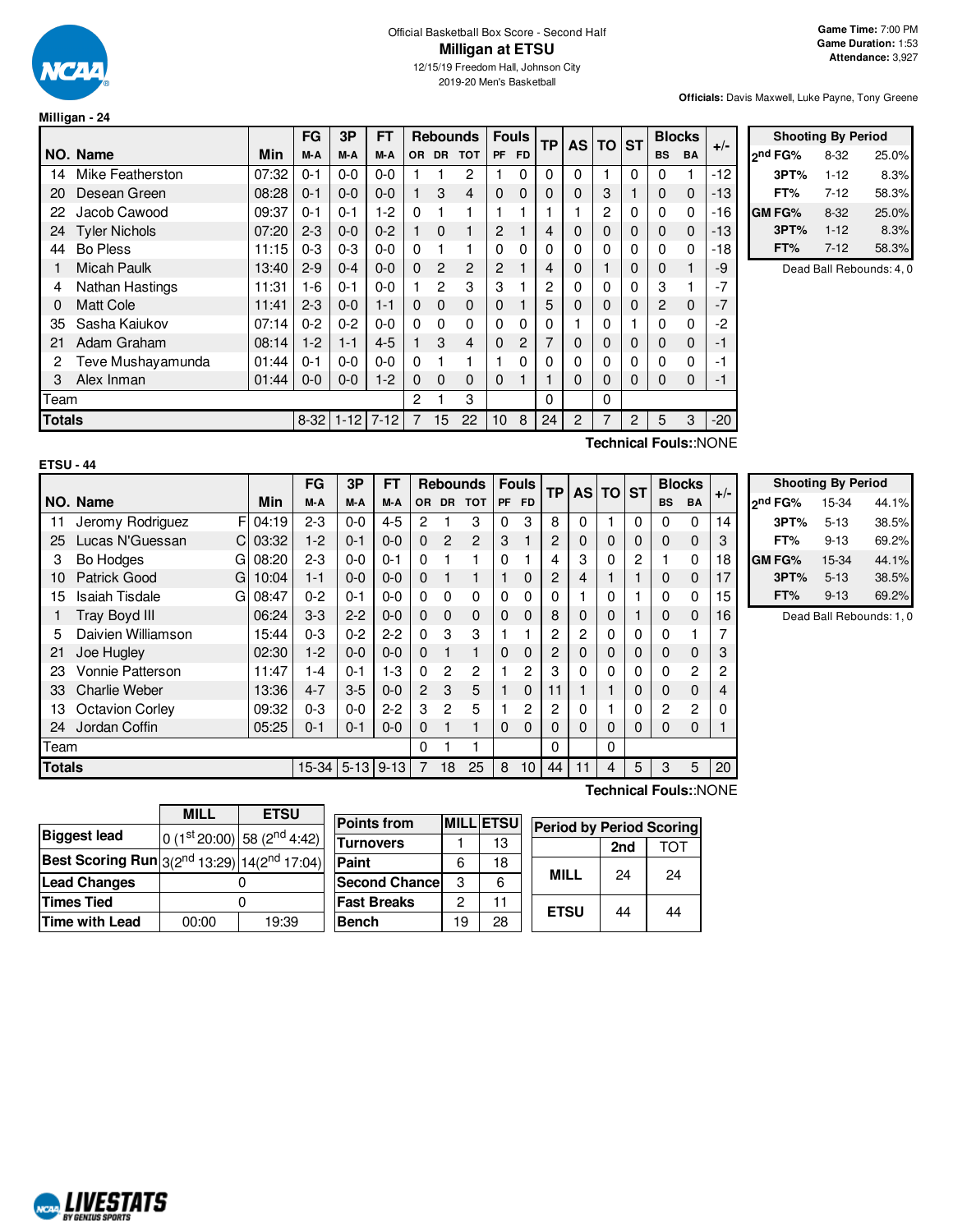

{ Players => 1, 3, 5, 10, 11, 12, 13, 15, 21, 23, 24, 25, 33, --; } FG Types => All; Results => All;

{ Players => 0, 1, 2, 3, 4, 5, 10, 11, 14, 20, 21, 22, 24, 35, 44, TM; } FG Types => All; Results => All;



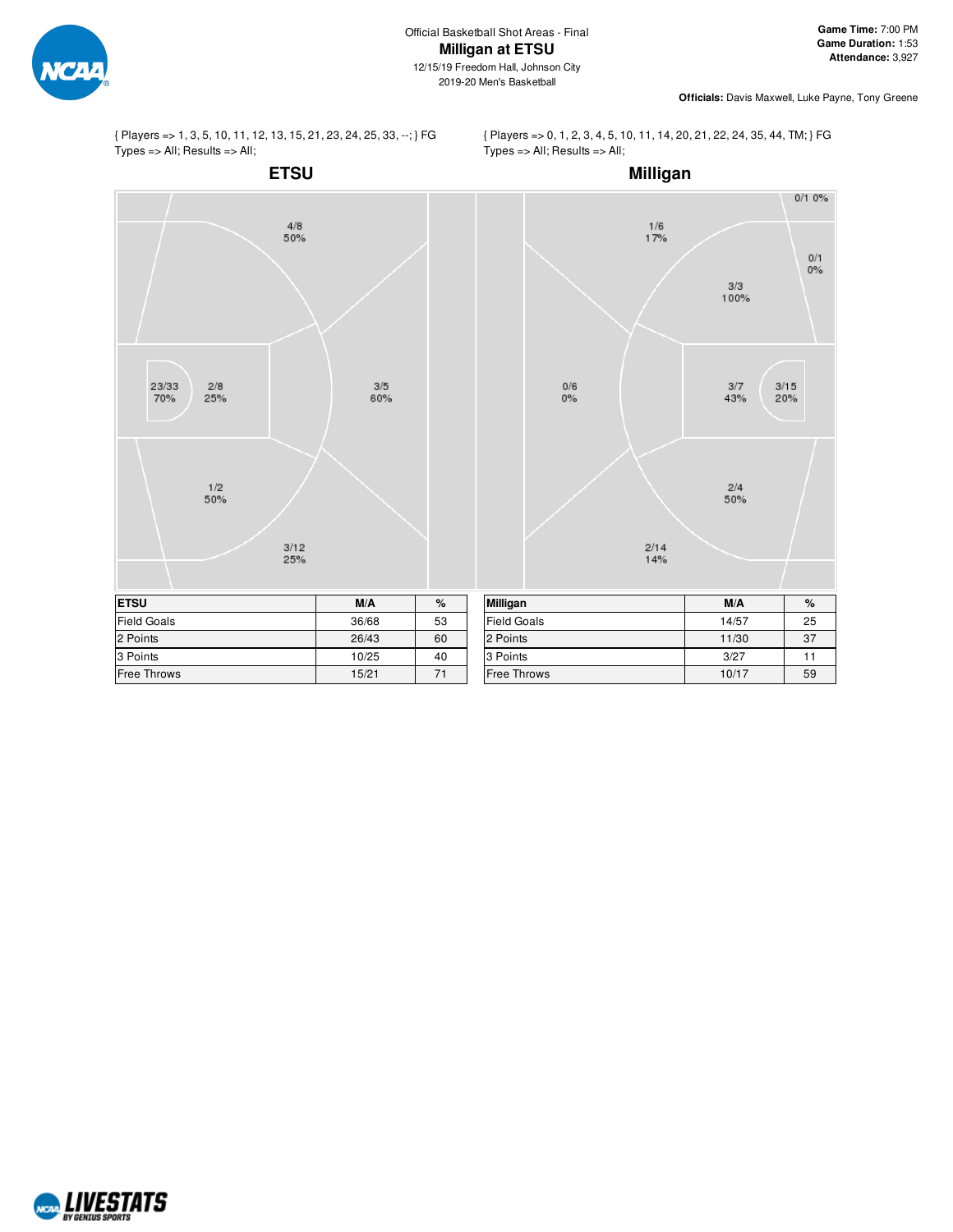

|                | Milligan             |       |             |           |              |       |                    |      |                |                |                |                |                 |                |                |    |                  |
|----------------|----------------------|-------|-------------|-----------|--------------|-------|--------------------|------|----------------|----------------|----------------|----------------|-----------------|----------------|----------------|----|------------------|
| <b>No</b>      | Name                 |       | <b>Mins</b> |           | <b>Score</b> |       | <b>Points Diff</b> |      | Points per Min |                | <b>Assists</b> |                | <b>Rebounds</b> |                | <b>Steals</b>  |    | <b>Turnovers</b> |
|                |                      | On    | Off         | On        | Off          | On    | Off                | On   | Off            | On             | Off            | On             | Off             | On             | Off            | On | Off              |
| 0              | Matt Cole            | 22:54 | 17:06       | $21 - 56$ | $20 - 41$    | $-35$ | $-21$              | 0.92 | 1.17           | $\overline{c}$ | 3              | 25             | 13              |                | 3              | 12 | 12               |
|                | <b>Micah Paulk</b>   | 24:27 | 15:33       | $29 - 58$ | $12 - 39$    | $-29$ | $-27$              | 1.19 | 0.77           | 3              | $\overline{2}$ | 21             | 17              | 2              | $\overline{2}$ | 12 | 12               |
| $\overline{c}$ | Teve Mushayamunda    | 01:44 | 38:16       | $-2$      | $40 - 95$    | -1    | $-55$              | 0.58 | 1.05           | 0              | 5              | $\overline{2}$ | 36              |                | 3              | 0  | 24               |
| 3              | Alex Inman           | 01:44 | 38:16       | $-2$      | $40 - 95$    | -1    | $-55$              | 0.58 | 1.05           | $\Omega$       | 5              | $\overline{2}$ | 36              |                | 3              | 0  | 24               |
| 4              | Nathan Hastings      | 17:55 | 22:05       | $22 - 38$ | $19 - 59$    | $-16$ | $-40$              | 1.23 | 0.86           | 3              | 2              | 20             | 18              | 2              | 2              |    | 17               |
| 14             | Mike Featherston     | 20:20 | 19:40       | $16 - 48$ | $25 - 49$    | $-32$ | $-24$              | 0.79 | 1.27           | $\overline{c}$ | 3              | 20             | 18              |                | 3              | 17 | $\overline{7}$   |
| 20             | Desean Green         | 20:55 | 19:05       | $24 - 52$ | $17 - 45$    | $-28$ | $-28$              | 1.15 | 0.89           | 4              |                | 17             | 21              | 3              |                | 13 | 11               |
| 21             | Adam Graham          | 16:09 | 23:51       | $17 - 40$ | $24 - 57$    | $-23$ | $-33$              | 1.05 | 1.01           |                | 4              | 20             | 18              |                | 3              | 10 | 14               |
| 22             | Jacob Cawood         | 22:04 | 17:56       | $24 - 55$ | $17 - 42$    | $-31$ | $-25$              | 1.09 | 0.95           | 4              |                | 17             | 21              | 3              |                | 14 | 10               |
| 24             | <b>Tyler Nichols</b> | 19:09 | 20:51       | $20 - 49$ | $21 - 48$    | $-29$ | $-27$              | 1.04 | 1.01           | $\overline{2}$ | 3              | 15             | 23              | $\overline{2}$ | $\overline{2}$ | 15 | 9                |
| 35             | Sasha Kaiukov        | 07:14 | 32:46       | 12 - 14   | $29 - 83$    | $-2$  | $-54$              | 1.66 | 0.89           | 2              | 3              | 8              | 30              |                | 3              |    | 23               |
| 44             | Bo Pless             | 25:25 | 14:35       | $18 - 71$ | $23 - 26$    | $-53$ | -3                 | 0.71 | 1.58           | $\overline{c}$ | 3              | 23             | 15              | 2              | $\overline{c}$ | 19 | 5                |

## **ETSU**

| <b>No</b> | Name                   |       | <b>Mins</b> |           | <b>Score</b> |    | <b>Points Diff</b> |      | Points per Min |                | <b>Assists</b> |    | <b>Rebounds</b> |          | <b>Steals</b>   |                | Turnovers |
|-----------|------------------------|-------|-------------|-----------|--------------|----|--------------------|------|----------------|----------------|----------------|----|-----------------|----------|-----------------|----------------|-----------|
|           |                        | On    | Off         | On        | Off          | On | Off                | On.  | <b>Off</b>     | On             | Off            | On | <b>Off</b>      | On       | Off             | On             | Off       |
|           | <b>Tray Boyd III</b>   | 18:20 | 21:40       | $56 - 13$ | $41 - 28$    | 43 | 13                 | 3.05 | .89            | 14             | 8              | 22 | 22              | 11       | 9               | 5              |           |
| 3         | <b>Bo Hodges</b>       | 19:53 | 20:07       | $56 - 18$ | $41 - 23$    | 38 | 18                 | 2.82 | 2.04           | 13             | 9              | 16 | 28              | 16       | 4               | $\overline{2}$ |           |
| 5         | Daivien Williamson     | 25:03 | 14:57       | $53 - 27$ | $44 - 14$    | 26 | 30                 | 2.12 | 2.94           | 12             | 10             | 29 | 15              | 11       | 9               | 5              |           |
| 10        | Patrick Good           | 20:45 | 19:15       | $47 - 24$ | $50 - 17$    | 23 | 33                 | 2.27 | 2.60           | 10             | 12             | 20 | 24              | 8        | 12              | 6              | 3         |
| 11        | Jeromy Rodriguez       | 14:52 | 25:08       | $36 - 12$ | $61 - 29$    | 24 | 32                 | 2.42 | 2.43           | 8              | 14             | 16 | 28              |          | 13              | 4              | 5         |
| 13        | <b>Octavion Corley</b> | 14:35 | 25:25       | $36 - 22$ | $61 - 19$    | 14 | 42                 | 2.47 | 2.40           | $\overline{ }$ | 15             | 17 | 27              | 6        | 14              | 3              | 6         |
| 15        | Isaiah Tisdale         | 25:18 | 14:42       | $69 - 18$ | $28 - 23$    | 51 | 5                  | 2.73 | .90            | 17             | 5              | 27 | 17              | 17       | 3               | 6              | 3         |
| 21        | Joe Hugley             | 07:37 | 32:23       | $27 - 5$  | $70 - 36$    | 22 | 34                 | 3.54 | 2.16           | 6              | 16             | 8  | 36              | ⇁        | 13              |                | 8         |
| 23        | Vonnie Patterson       | 16:55 | 23:05       | $40 - 21$ | $57 - 20$    | 19 | 37                 | 2.36 | 2.47           |                | 15             | 21 | 23              | 8        | 12 <sup>2</sup> | 3              | 6         |
| 24        | Jordan Coffin          | 05:25 | 34:35       | $11 - 10$ | $86 - 31$    |    | 55                 | 2.03 | 2.49           | 2              | 20             |    | 35              | $\Omega$ | 20              |                | 8         |
| 25        | Lucas N'Guessan        | 12:44 | 27:16       | $16 - 10$ | $81 - 31$    | 6  | 50                 | .26  | 2.97           | 4              | 18             | 14 | 30              | 3        | 17              | 4              | 5         |
| 33        | <b>Charlie Weber</b>   | 18:33 | 21:27       | $38 - 25$ | $59 - 16$    | 13 | 43                 | 2.05 | 2.75           | 10             | 12             | 21 | 23              | 6        | 14              | 5              | 4         |

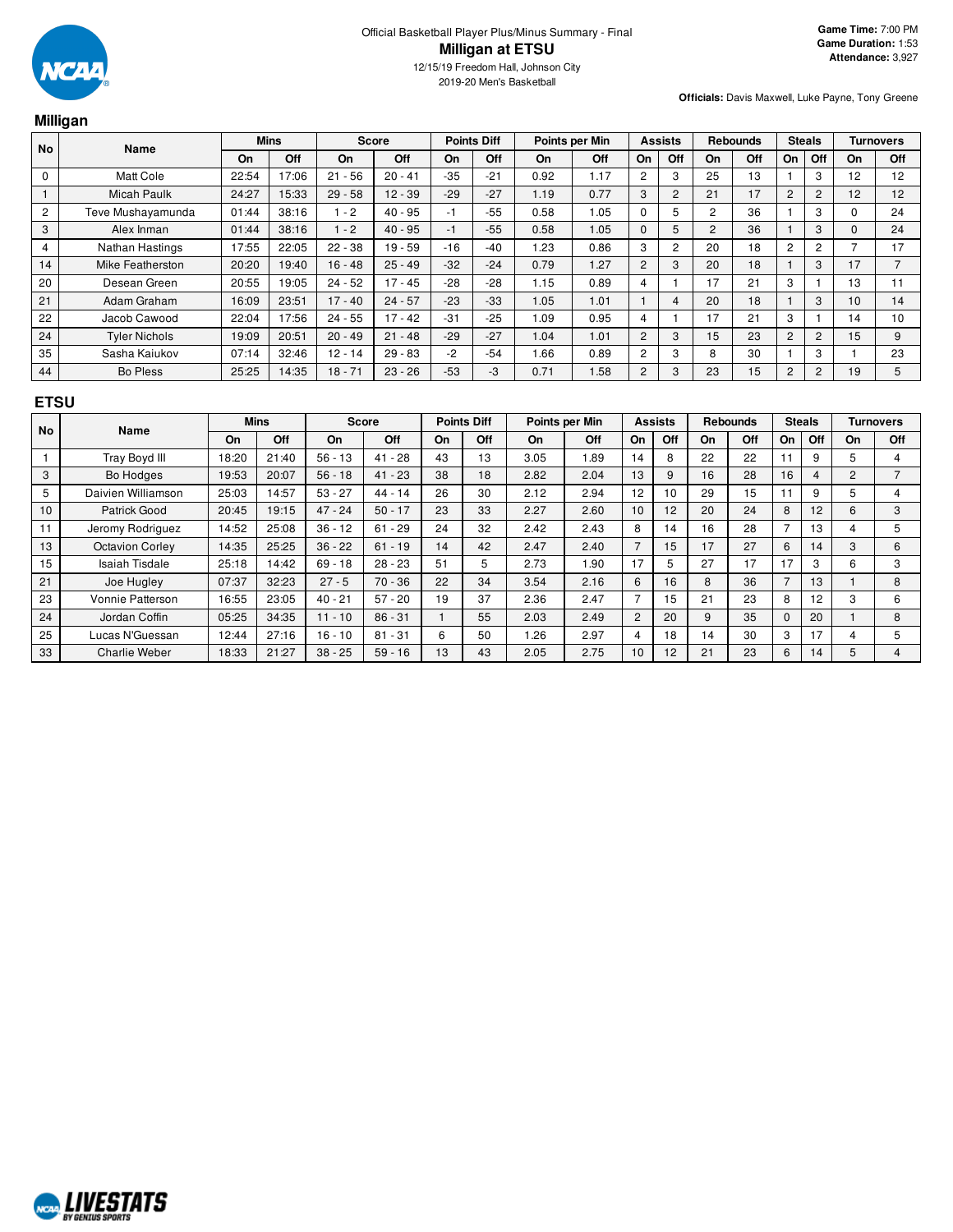

#### Players => 0, 1, 2, 3, 4, 5, 10, 11, 14, 20, 21, 22, 24, 35, 44, TMFG Types=>AllResults=>All **Milligan**







| <b>Milligan</b>    | M/A   | %  | <b>Milligan</b>          | M/A      | %  |
|--------------------|-------|----|--------------------------|----------|----|
| <b>Field Goals</b> | 14/57 | 25 | Points in the Paint      | 12(6/22) | 27 |
| 2 Points           | 11/30 | 37 | <b>Fast Break Points</b> | 2(2/3)   | 67 |
| 3 Points           | 3/27  |    | Second Chance Points     | 7(5/12)  | 42 |
| <b>Free Throws</b> | 10/17 | 59 | Effective FG%            | 27       |    |

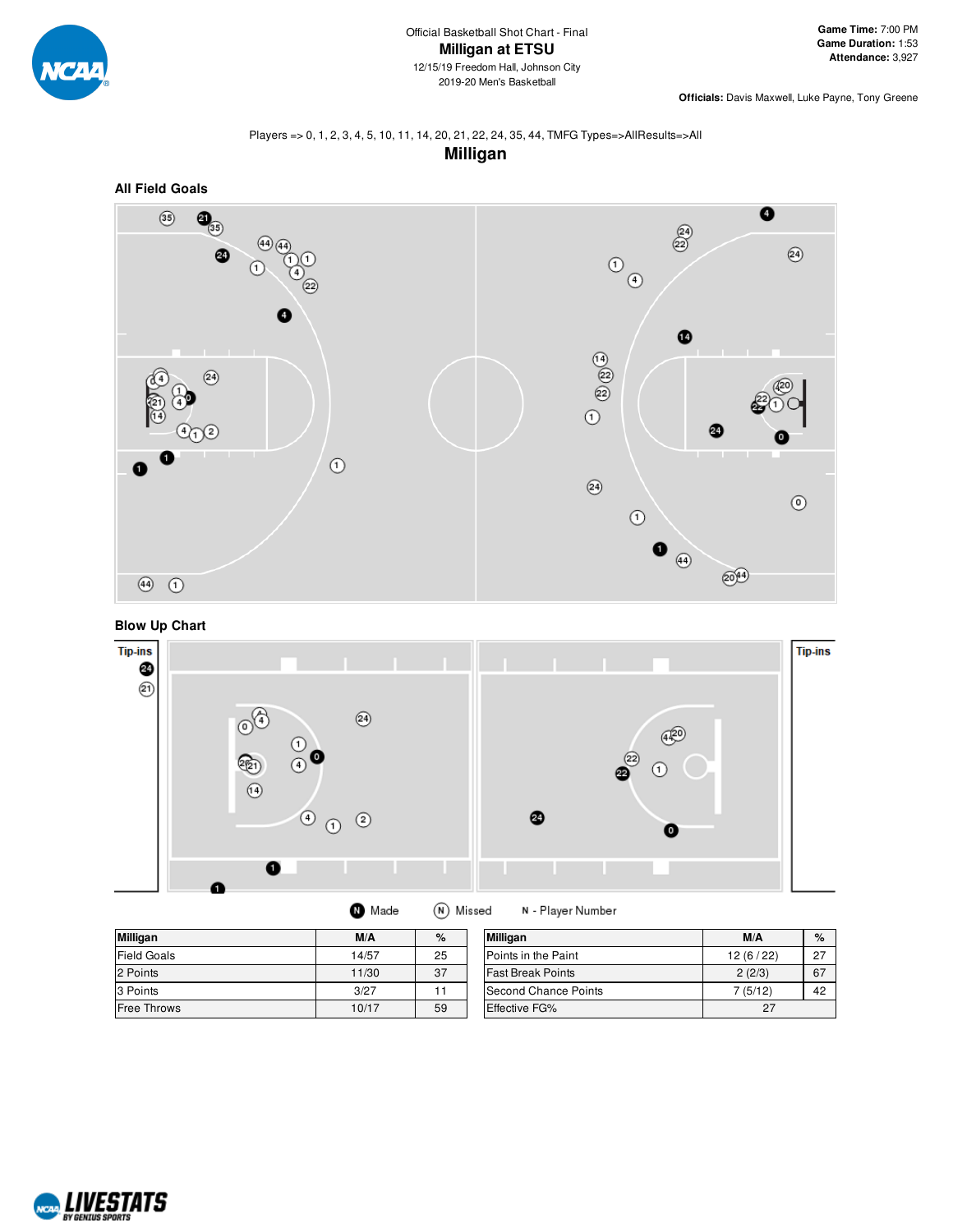

#### Players => 1, 3, 5, 10, 11, 12, 13, 15, 21, 23, 24, 25, 33, --FG Types=>AllResults=>All

**ETSU**







| <b>ETSU</b>        | M/A   | %  | <b>ETSU</b>              | M/A       | $\%$ |
|--------------------|-------|----|--------------------------|-----------|------|
| <b>Field Goals</b> | 36/68 | 53 | Points in the Paint      | 50(25/41) | 61   |
| 2 Points           | 26/43 | 60 | <b>Fast Break Points</b> | 25(15/16) | 94   |
| 3 Points           | 10/25 | 40 | Second Chance Points     | 13(9/14)  | 64   |
| <b>Free Throws</b> | 15/21 | 71 | <b>Effective FG%</b>     | 60        |      |

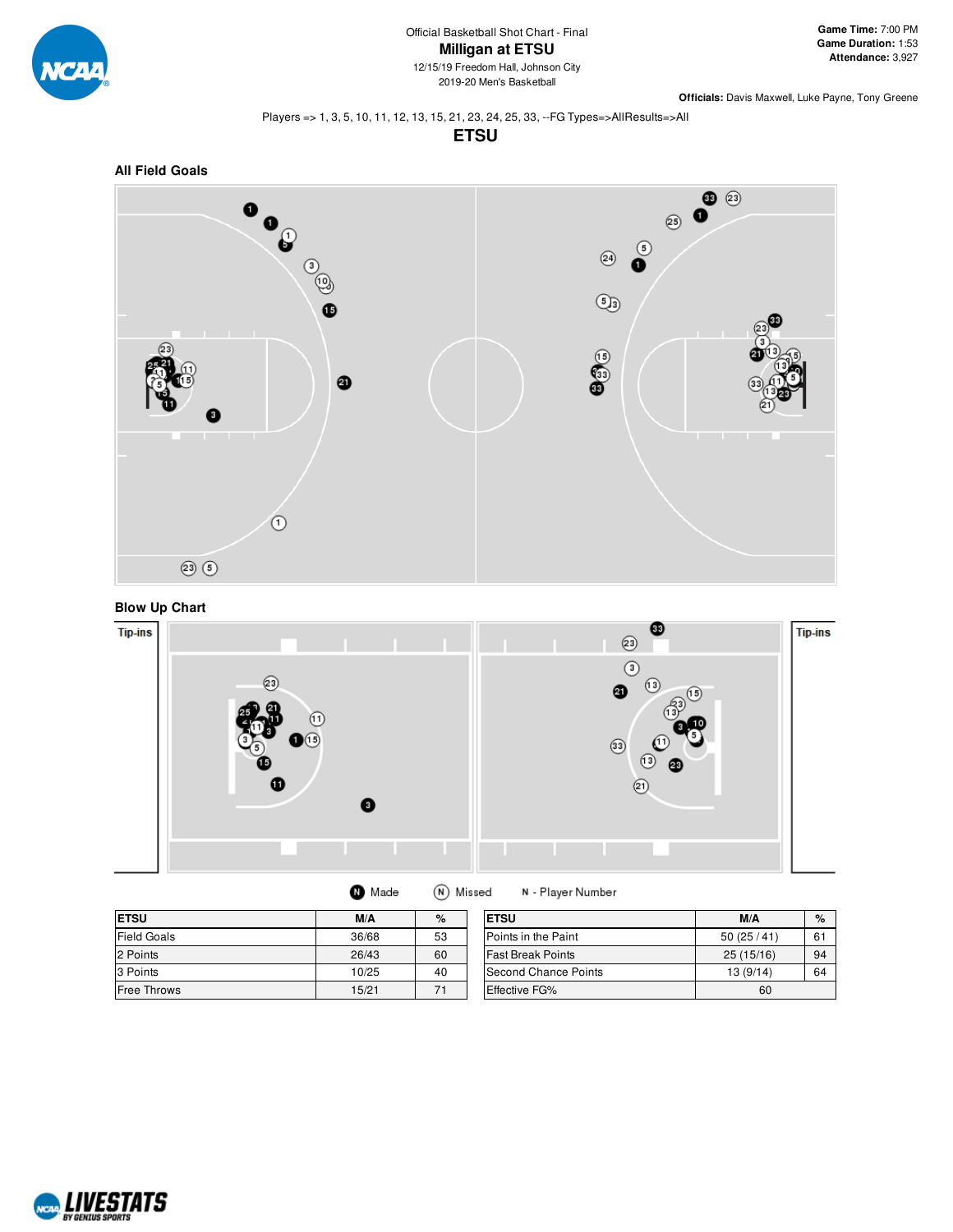

2019-20 Men's Basketball

**Officials:** Davis Maxwell, Luke Payne, Tony Greene

**Milligan**

| Lineup                                                                         | Quarter<br>On  | Time<br>On | Quarter<br>Off | Time<br>Off | Time on<br>Court | Score    | <b>Score</b><br><b>Diff</b> |                       |              |                | <b>Reb Sti Tov Ass</b> | <b>PPP</b> |
|--------------------------------------------------------------------------------|----------------|------------|----------------|-------------|------------------|----------|-----------------------------|-----------------------|--------------|----------------|------------------------|------------|
| 14- Featherston M/20- Green D/22- Cawood J/24- Nichols T/44- Pless<br>B/       |                | 20:00      |                | 18:08       | 01:52            | $2 - 0$  | $\overline{2}$              | $\mathbf{3}$          | $\Omega$     | $\Omega$       | $\Omega$               | 2.0000     |
| 1- Paulk M/14- Featherston M/20- Green D/22- Cawood J/44- Pless B/             | $\mathbf{1}$   | 18:08      | $\mathbf{1}$   | 16:39       | 01:29            | $3-6$    | $-3$                        | $\Omega$              | $\mathbf 0$  | $\overline{2}$ |                        | 1.0000     |
| 1- Paulk M/20- Green D/22- Cawood J/24- Nichols T/44- Pless B/                 | 1              | 16:39      | 1              | 14:53       | 01:46            | $1 - 10$ | -9                          | $\mathbf{1}$          | $\mathbf{0}$ | 4              | $\Omega$               | 0.1838     |
| 0- Cole M/ 1- Paulk M/ 14- Featherston M/ 21- Graham A/ 24- Nichols T/         | $\mathbf{1}$   | 14:53      | $\mathbf{1}$   | 13:05       | 01:48            | $2 - 4$  | $-2$                        | $\mathbf{1}$          | $\mathbf 0$  |                | $\Omega$               | 0.6667     |
| 0- Cole M/ 1- Paulk M/ 14- Featherston M/ 21- Graham A/ 44- Pless B/           | $\mathbf{1}$   | 13:05      | $\mathbf{1}$   | 12:25       | 00:40            | $2 - 2$  | $\Omega$                    | $\Omega$              | $\Omega$     | $\mathbf{1}$   | $\Omega$               | 1.0000     |
| 0- Cole M/4- Hastings N/14- Featherston M/21- Graham A/44- Pless B/            | $\mathbf{1}$   | 12:25      | $\mathbf{1}$   | 10:03       | 02:22            | $0 - 10$ | $-10$                       | $\overline{2}$        | $\mathbf 0$  | $\overline{2}$ | $\Omega$               | 0.0000     |
| 0- Cole M/4- Hastings N/20- Green D/21- Graham A/22- Cawood J/                 | $\mathbf{1}$   | 10:03      | $\mathbf{1}$   | 09:41       | 00:22            | $1 - 2$  | $-1$                        | $\mathbf{1}$          | $\mathbf 0$  |                | $\Omega$               | 0.6944     |
| 4- Hastings N/ 14- Featherston M/ 20- Green D/ 22- Cawood J/ 24-<br>Nichols T/ |                | 09:41      | $\mathbf{1}$   | 07:47       | 01:54            | $4 - 2$  | $\overline{2}$              | $\mathbf{1}$          | $\mathbf 0$  |                | $\mathbf{1}$           | 1.1628     |
| 1- Paulk M/4- Hastings N/20- Green D/22- Cawood J/24- Nichols T/               | $\mathbf{1}$   | 07:47      | $\mathbf{1}$   | 06:01       | 01:46            | $2 - 2$  | $\Omega$                    | $\mathbf{1}$          | $\mathbf{1}$ | $\mathbf{1}$   |                        | 0.6667     |
| 0- Cole M/ 1- Paulk M/ 20- Green D/ 22- Cawood J/ 44- Pless B/                 |                | 06:01      |                | 02:43       | 03:18            | $0 - 6$  | -6                          | $\mathbf{2}^{\prime}$ |              | $\Omega$       | $\Omega$               | 0.0000     |
| 0- Cole M/ 14- Featherston M/ 21- Graham A/ 24- Nichols T/ 44- Pless B/        | $\mathbf{1}$   | 02:43      | $\overline{2}$ | 19:53       | 02:50            | $0 - 9$  | -9                          | $\overline{4}$        | $\Omega$     | $\overline{4}$ | $\Omega$               | 0.0000     |
| 14- Featherston M/20- Green D/22- Cawood J/24- Nichols T/44- Pless<br>B/       | $\overline{2}$ | 19:53      | $\overline{c}$ | 18:26       | 01:27            | $0 - 6$  | $-6$                        | $\mathbf{1}$          |              | 3              | $\Omega$               | 0.0000     |
| 1- Paulk M/ 14- Featherston M/ 22- Cawood J/ 24- Nichols T/ 44- Pless B/       | $\overline{2}$ | 18:26      | $\overline{2}$ | 17:46       | 00:40            | $0 - 3$  | $-3$                        | $\mathbf 0$           | $\mathbf 0$  | $\mathbf{1}$   | $\Omega$               | 0.0000     |
| 1- Paulk M/4- Hastings N/22- Cawood J/24- Nichols T/44- Pless B/               | $\overline{2}$ | 17:46      | $\overline{2}$ | 16:31       | 01:15            | $2 - 5$  | $-3$                        | $\mathbf{1}$          | $\Omega$     | $\Omega$       | $\Omega$               | 0.8197     |
| 0- Cole M/20- Green D/22- Cawood J/24- Nichols T/35- Kajukov S/                | $\overline{2}$ | 16:31      | $\overline{2}$ | 15:34       | 00:57            | $2 - 3$  | $-1$                        | $\mathbf 0$           | $\mathbf 0$  | $\mathbf 0$    | $\Omega$               | 2.0000     |
| 0- Cole M/ 20- Green D/ 22- Cawood J/ 35- Kaiukov S/ 44- Pless B/              | $\overline{2}$ | 15:34      | $\overline{2}$ | 13:29       | 02:05            | $2 - 5$  | $-3$                        | 3                     | $\mathbf 0$  | 1              |                        | 0.3333     |
| 0- Cole M/ 1- Paulk M/ 4- Hastings N/ 14- Featherston M/ 44- Pless B/          | $\overline{2}$ | 13:29      | $\overline{2}$ | 11:01       | 02:28            | $1 - 4$  | $-3$                        | 3                     | $\Omega$     |                | $\Omega$               | 0.2907     |
| 0- Cole M/ 1- Paulk M/ 4- Hastings N/ 14- Featherston M/ 21- Graham A/         | $\overline{2}$ | 11:01      | $\overline{2}$ | 08:11       | 02:50            | $2 - 2$  | $\Omega$                    | 5                     | $\mathbf 0$  |                | $\Omega$               | 0.4098     |
| 1- Paulk M/20- Green D/22- Cawood J/24- Nichols T/44- Pless B/                 | $\overline{2}$ | 08:11      | $\overline{2}$ | 05:17       | 02:54            | $5 - 5$  | $\Omega$                    | $\overline{2}$        | $\mathbf 0$  | $\mathbf 0$    | $\Omega$               | 1.2887     |
| 1- Paulk M/20- Green D/21- Graham A/22- Cawood J/44- Pless B/                  | $\overline{2}$ | 05:17      | $\overline{2}$ | 04:58       | 00:19            | $0 - 0$  | $\Omega$                    | $\mathbf{1}$          | $\Omega$     | $\Omega$       | $\Omega$               | 0.0000     |
| 0- Cole M/1- Paulk M/4- Hastings N/20- Green D/21- Graham A/                   | $\overline{2}$ | 04:58      | $\overline{2}$ | 04:12       | 00:46            | $2 - 5$  | $-3$                        | $\mathbf{1}$          | $\mathbf 0$  | $\Omega$       | $\Omega$               | 0.8621     |
| 0- Cole M/ 1- Paulk M/ 4- Hastings N/ 21- Graham A/ 35- Kaiukov S/             | $\overline{2}$ | 04:12      | $\overline{2}$ | 01:44       | 02:28            | $7 - 4$  | 3                           | 3                     | $\mathbf 0$  | $\mathbf 0$    |                        | 1.7500     |
| 2- Mushayamunda T/3- Inman A/4- Hastings N/21- Graham A/35-<br>Kaiukov S/      | $\overline{2}$ | 01:44      | $\overline{2}$ | 00:00       | 01:44            | $1 - 2$  | -1                          | $\overline{2}$        |              | 0              | $\mathbf{0}$           | 0.2577     |

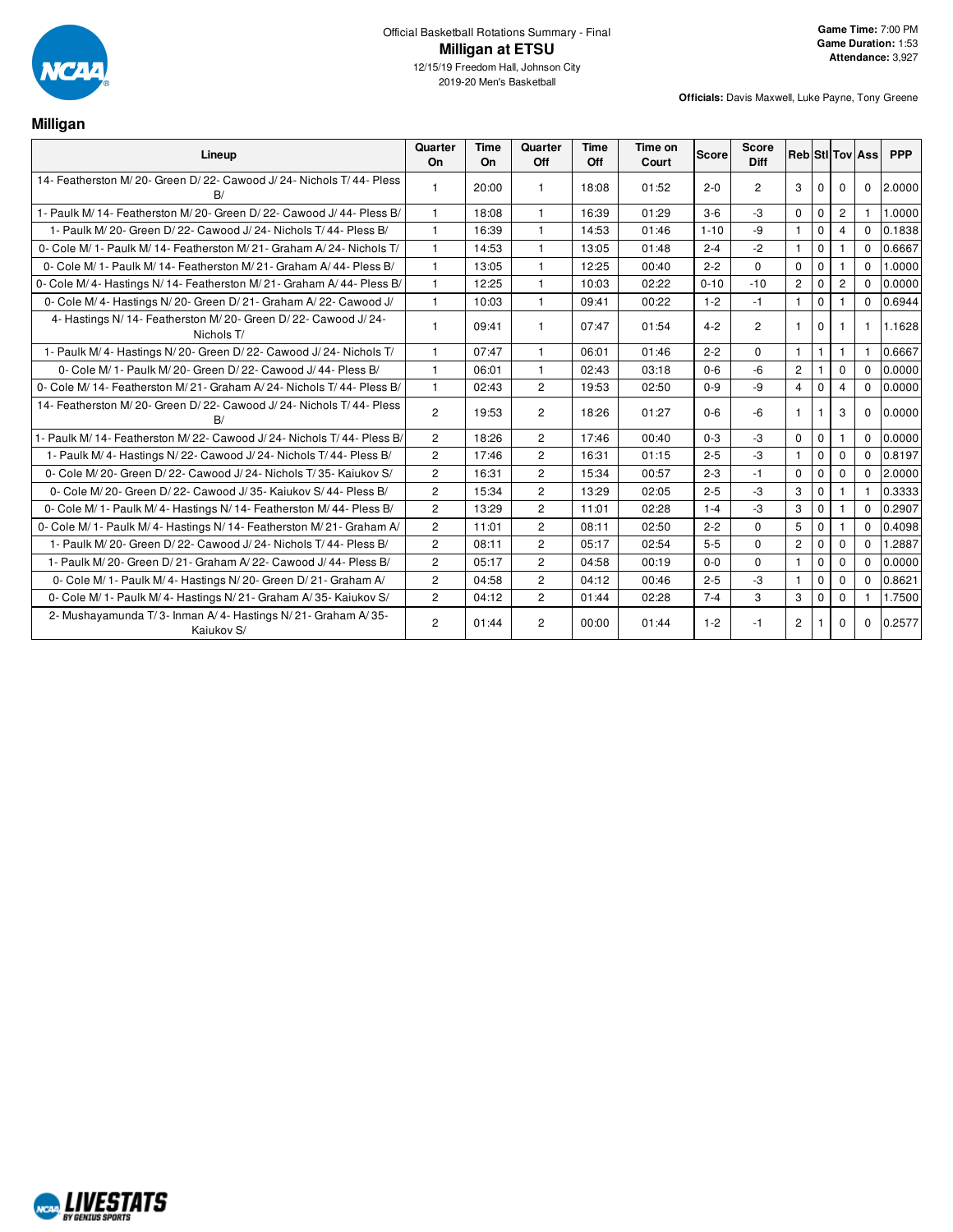

**ETSU**

| Lineup                                                                            | Quarter<br><b>On</b> | Time<br>On | Quarter<br>Off        | Time<br>Off | Time on<br>Court | <b>Score</b> | Score<br><b>Diff</b> |                |                |                       | <b>Reb</b> Sti Tov Ass | <b>PPP</b> |
|-----------------------------------------------------------------------------------|----------------------|------------|-----------------------|-------------|------------------|--------------|----------------------|----------------|----------------|-----------------------|------------------------|------------|
| 3- Hodges B/10- Good P/11- Rodriguez J/15- Tisdale I/25- N'Guessan                | $\mathbf{1}$         | 20:00      | $\mathbf{1}$          | 18:08       | 01:52            | $0 - 2$      | $-2$                 | $\mathbf{1}$   | $\mathbf 0$    | $\mathbf 0$           | $\mathbf 0$            | 0.0000     |
| 3- Hodges B/10- Good P/11- Rodriguez J/13- Corley O/15- Tisdale I/                | $\mathbf{1}$         | 18:08      | $\mathbf{1}$          | 16:39       | 01:29            | $6-3$        | 3                    | $\mathbf{1}$   | $\overline{c}$ | 0                     | $\mathbf{1}$           | 2.0000     |
| 1- Boyd III T/3- Hodges B/11- Rodriguez J/13- Corley O/15- Tisdale I/             | $\mathbf{1}$         | 16:39      | $\mathbf{1}$          | 15:41       | 01:13            | $4 - 1$      | 3                    | $\mathbf{1}$   | $\mathbf{1}$   | $\mathbf 0$           | $\mathbf{1}$           | 1.3333     |
| 1- Boyd III T/3- Hodges B/13- Corley O/15- Tisdale I/23- Patterson V/             | $\mathbf{1}$         | 15:41      | $\mathbf{1}$          | 15:10       | 00:16            | $6-0$        | 6                    | $\mathbf 0$    | $\mathbf{1}$   | $\mathbf 0$           | $\overline{2}$         | 2.4590     |
| 1- Boyd III T/3- Hodges B/5- Williamson D/13- Corley O/23- Patterson              | $\mathbf{1}$         | 15:10      | $\mathbf{1}$          | 13:16       | 01:54            | $4 - 2$      | $\overline{c}$       | $\mathbf{1}$   | $\sqrt{2}$     | $\mathbf 0$           | $\mathbf 0$            | 1.3889     |
| 1- Boyd III T/3- Hodges B/5- Williamson D/13- Corley O/33- Weber C/               | $\mathbf{1}$         | 13:16      | $\mathbf{1}$          | 13:05       | 00:11            | $0-0$        | $\mathbf 0$          | $\mathbf{1}$   | $\mathbf 0$    | $\mathbf 0$           | $\mathbf{0}$           | 0.0000     |
| 1- Boyd III T/5- Williamson D/15- Tisdale I/21- Hugley J/33- Weber C/             | $\mathbf{1}$         | 13:05      | $\mathbf{1}$          | 10:03       | 03:02            | $12 - 2$     | 10                   | $\mathbf{2}$   | 3              | $\mathbf{1}$          | $\overline{4}$         | 2.0000     |
| 3- Hodges B/ 10- Good P/ 15- Tisdale I/ 25- N'Guessan L/ 33- Weber C/             | $\mathbf{1}$         | 10:03      | $\mathbf{1}$          | 08:57       | 01:06            | $4 - 5$      | $-1$                 | $\mathbf 0$    | $\mathbf{1}$   | $\mathbf{1}$          | $\mathbf{1}$           | 1.3333     |
| 3- Hodges B/ 10- Good P/ 11- Rodriguez J/ 15- Tisdale I/ 25- N'Guessan            | $\mathbf{1}$         | 08:57      | $\mathbf{1}$          | 08:08       | 00:49            | $0-0$        | $\Omega$             | $\Omega$       | 1              | $\Omega$              | $\Omega$               | 0.0000     |
| 1- Boyd III T/5- Williamson D/10- Good P/11- Rodriguez J/25-<br>N'Guessan L/      | $\mathbf{1}$         | 08:08      | $\mathbf{1}$          | 06:44       | 01:24            | $0 - 2$      | $-2$                 | $\mathbf{1}$   | $\mathbf 0$    | $\mathbf{1}$          | $\mathbf 0$            | 0.0000     |
| 5- Williamson D/ 10- Good P/ 11- Rodriguez J/ 15- Tisdale I/ 25-<br>N'Guessan L/  | $\mathbf{1}$         | 06:44      | $\mathbf{1}$          | 06:39       | 00:05            | $0-0$        | $\Omega$             | $\Omega$       | $\mathbf{0}$   | 0                     | $\Omega$               | 0.0000     |
| 1- Boyd III T/ 10- Good P/ 11- Rodriguez J/ 15- Tisdale I/ 25- N'Guessan          | 1                    | 06:39      | $\mathbf{1}$          | 02:43       | 03:56            | $8-0$        | 8                    | 8              | $\mathbf{0}$   | $\mathbf{2}^{\prime}$ | 1                      | 1.0152     |
| 3- Hodges B/5- Williamson D/15- Tisdale I/21- Hugley J/23- Patterson<br>V/        | $\mathbf{1}$         | 02:43      | $\mathbf{1}$          | 00:37       | 02:05            | $9 - 0$      | 9                    | $\overline{2}$ | 3              | $\mathbf 0$           | $\mathbf{1}$           | 1.6917     |
| 3- Hodges B/5- Williamson D/15- Tisdale I/23- Patterson V/33- Weber<br>C/         | $\mathbf{1}$         | 00:37      | $\overline{2}$        | 19:53       | 00:45            | $0 - 0$      | $\Omega$             | $\mathbf{1}$   | 1              | $\mathbf 0$           | $\Omega$               | 0.0000     |
| 1- Boyd III T/3- Hodges B/10- Good P/11- Rodriguez J/15- Tisdale I/               | $\mathbf{2}$         | 19:53      | $\overline{2}$        | 16:31       | 03:22            | $14-2$       | 12                   | $\overline{4}$ | 3              | 1                     | $\overline{4}$         | 1.8041     |
| 1- Boyd III T/3- Hodges B/5- Williamson D/10- Good P/11- Rodriguez J/             | $\overline{c}$       | 16:31      | $\overline{2}$        | 15:34       | 00:57            | $3 - 2$      | $\mathbf{1}$         | $\mathbf 0$    | $\mathbf 0$    | $\mathbf 0$           | $\mathbf{1}$           | 2.0833     |
| 1- Boyd III T/5- Williamson D/10- Good P/11- Rodriguez J/23-<br>Patterson V/      | $\overline{c}$       | 15:34      | $\mathbf{2}$          | 15:34       | 00:00            | $1 - 0$      | $\mathbf{1}$         | $\mathbf 0$    | 0              | $\mathbf 0$           | $\mathbf 0$            | 2.2727     |
| 1- Boyd III T/5- Williamson D/10- Good P/21- Hugley J/23- Patterson V/            | $\mathbf{2}$         | 15:34      | $\overline{2}$        | 13:29       | 02:05            | $4 - 2$      | $\overline{c}$       | $\overline{4}$ | 1              | 0                     |                        | 0.8000     |
| 3- Hodges B/10- Good P/15- Tisdale I/21- Hugley J/33- Weber C/                    | $\overline{c}$       | 13:29      | $\overline{2}$        | 13:04       | 00:25            | $2 - 1$      | $\mathbf{1}$         | $\mathbf 0$    | $\mathbf 0$    | $\mathbf 0$           | $\Omega$               | 2.0000     |
| 3- Hodges B/ 10- Good P/ 15- Tisdale I/ 25- N'Guessan L/ 33- Weber C/             | $\overline{c}$       | 13:04      | $\overline{2}$        | 12:35       | 00:29            | $0-0$        | $\mathbf 0$          | $\mathbf 0$    | $\mathbf 0$    | $\mathbf 0$           | $\mathbf 0$            | 0.0000     |
| 3- Hodges B/5- Williamson D/15- Tisdale I/25- N'Guessan L/33- Weber<br>C/         | $\overline{c}$       | 12:35      | $\mathbf{2}^{\prime}$ | 09:35       | 03:00            | $4 - 0$      | 4                    | $\overline{4}$ | 1              | $\mathbf 0$           | $\overline{c}$         | 0.8000     |
| 5- Williamson D/ 15- Tisdale I/ 23- Patterson V/ 25- N'Guessan L/ 33-<br>Weber C/ | $\overline{2}$       | 09:35      | $\overline{2}$        | 09:32       | 00:03            | $0 - 1$      | $-1$                 | $\mathbf 0$    | $\mathbf 0$    | $\mathbf 0$           | $\mathbf 0$            | 0.0000     |
| 5- Williamson D/ 13- Corley O/ 15- Tisdale I/ 23- Patterson V/ 33- Weber<br>C/    | $\overline{2}$       | 09:32      | $\overline{c}$        | 08:11       | 01:21            | $0 - 1$      | $-1$                 | 3              | $\mathbf{0}$   | 1                     | $\Omega$               | 0.0000     |
| 5- Williamson D/ 10- Good P/ 13- Corley O/ 23- Patterson V/ 33- Weber<br>C/       | $\overline{c}$       | 08:11      | $\mathbf{2}^{\prime}$ | 05:25       | 02:46            | $5-5$        | $\mathbf{0}$         | $\mathbf{1}$   | $\mathbf 0$    | $\mathbf{1}$          | $\mathbf{1}$           | 1.6667     |
| 5- Williamson D/ 13- Corley O/ 23- Patterson V/ 24- Coffin J/ 33- Weber<br>C/     | $\overline{c}$       | 05:25      | $\overline{c}$        | 00:00       | 05:25            | $11 - 10$    | 1                    | 9              | $\mathbf 0$    | 1                     | $\overline{c}$         | 1.0913     |

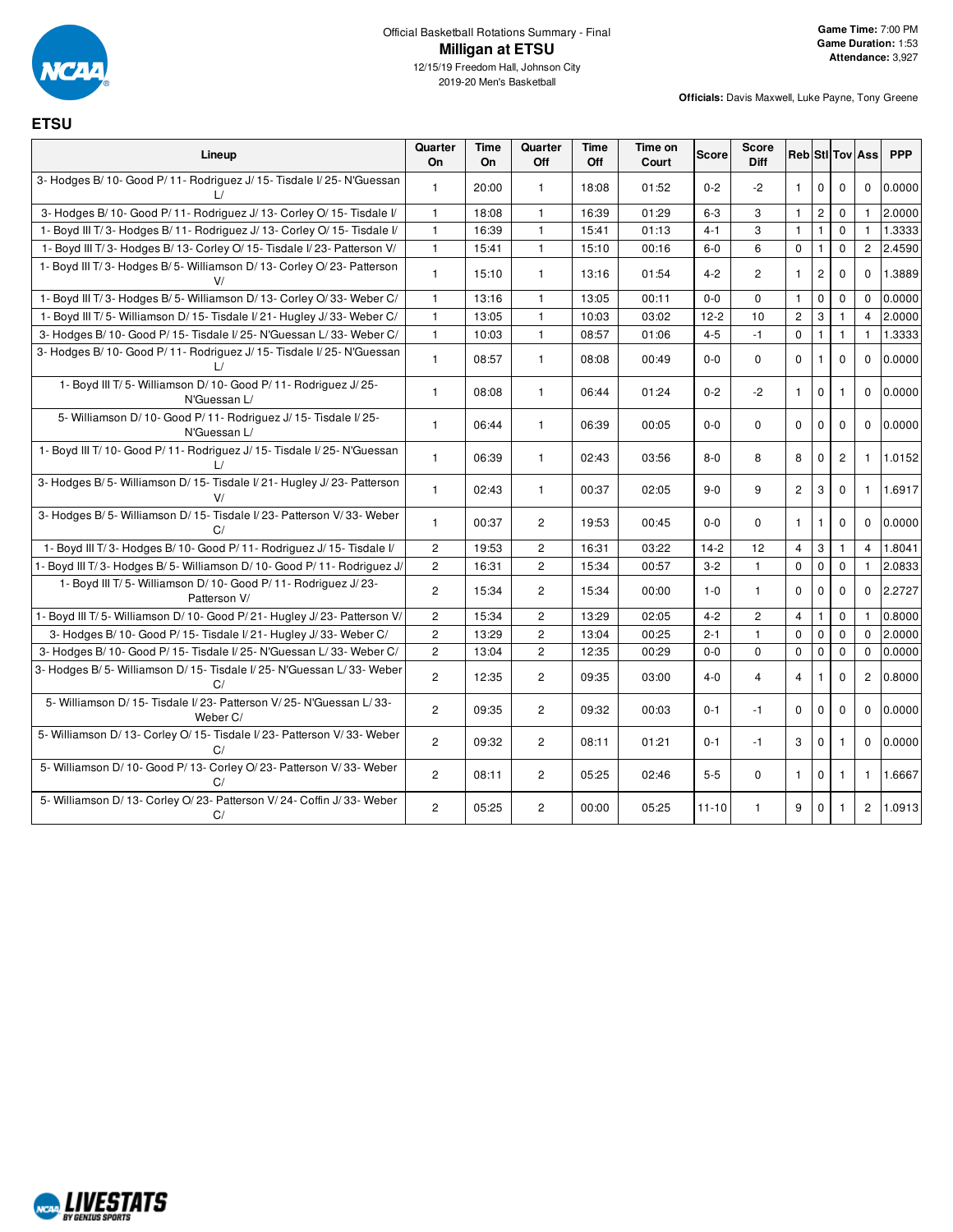

| Milligan                                                                |             |              |                   |         |                |             |                |             |            |
|-------------------------------------------------------------------------|-------------|--------------|-------------------|---------|----------------|-------------|----------------|-------------|------------|
| Lineup                                                                  | <b>Time</b> | <b>Score</b> | <b>Score Diff</b> | Pts/Min | Reb Stl Tov    |             |                | Ass         | <b>PPP</b> |
| 0- Cole M/ 1- Paulk M/ 20- Green D/ 22- Cawood J/ 44- Pless B/          | 03:18       | $0 - 6$      | -6                | 0.0000  | $\overline{2}$ |             | $\mathbf 0$    | $\Omega$    | 0.0000     |
| 1- Paulk M/20- Green D/22- Cawood J/24- Nichols T/44- Pless B/          | 02:54       | $5 - 5$      | $\mathbf 0$       | 1.7241  | $\overline{2}$ | $\Omega$    | 0              | $\Omega$    | 1.2887     |
| 0- Cole M/14- Featherston M/21- Graham A/24- Nichols T/44- Pless B/     | 02:50       | $0-9$        | -9                | 0.0000  | $\overline{4}$ | $\mathbf 0$ | $\overline{4}$ | $\mathbf 0$ | 0.0000     |
| 0- Cole M/ 1- Paulk M/ 4- Hastings N/ 14- Featherston M/ 21- Graham A/  | 02:50       | $2 - 2$      | $\mathbf 0$       | 0.7059  | 5              | $\Omega$    |                | $\Omega$    | 0.4098     |
| 0- Cole M/ 1- Paulk M/ 4- Hastings N/ 14- Featherston M/ 44- Pless B/   | 02:28       | $1 - 4$      | -3                | 0.4054  | 3              | $\Omega$    | 1              | $\Omega$    | 0.2907     |
| 0- Cole M/ 1- Paulk M/ 4- Hastings N/ 21- Graham A/ 35- Kaiukov S/      | 02:28       | $7 - 4$      | 3                 | 2.8378  | 3              | $\Omega$    | $\Omega$       |             | 1.7500     |
| 0- Cole M/4- Hastings N/14- Featherston M/21- Graham A/44- Pless B/     | 02:22       | $0 - 10$     | $-10$             | 0.0000  | $\overline{2}$ | $\Omega$    | $\overline{c}$ | $\Omega$    | 0.0000     |
| 0- Cole M/20- Green D/22- Cawood J/35- Kajukov S/44- Pless B/           | 02:05       | $2 - 5$      | $-3$              | 0.9600  | 3              | $\Omega$    | 1              |             | 0.3333     |
| 4- Hastings N/14- Featherston M/20- Green D/22- Cawood J/24- Nichols T/ | 01:54       | $4 - 2$      | $\overline{2}$    | 2.1053  |                | 0           |                |             | 1.1628     |
| 14- Featherston M/20- Green D/22- Cawood J/24- Nichols T/44- Pless B/   | 01:52       | $2 - 0$      | $\overline{c}$    | 1.0714  | 3              | $\Omega$    | 0              | $\Omega$    | 2.0000     |
| 0- Cole M/ 1- Paulk M/ 14- Featherston M/ 21- Graham A/ 24- Nichols T/  | 01:48       | $2 - 4$      | $-2$              | 1.1111  |                | $\Omega$    |                | $\Omega$    | 0.6667     |
| 1- Paulk M/20- Green D/22- Cawood J/24- Nichols T/44- Pless B/          | 01:46       | $1 - 10$     | -9                | 0.5660  |                | 0           | $\overline{4}$ | $\Omega$    | 0.1838     |
| 1- Paulk M/4- Hastings N/20- Green D/22- Cawood J/24- Nichols T/        | 01:46       | $2 - 2$      | $\mathbf 0$       | 1.1321  | $\mathbf{f}$   | 1           | 1              | $\mathbf 1$ | 0.6667     |
| 2- Mushayamunda T/3- Inman A/4- Hastings N/21- Graham A/35- Kaiukov S/  | 01:44       | $1 - 2$      | $-1$              | 0.5769  | $\overline{2}$ |             | 0              | $\mathbf 0$ | 0.2577     |
| 1- Paulk M/14- Featherston M/20- Green D/22- Cawood J/44- Pless B/      | 01:29       | $3-6$        | $-3$              | 2.0225  | $\Omega$       | $\Omega$    | $\overline{2}$ | $\mathbf 1$ | 1.0000     |
| 14- Featherston M/20- Green D/22- Cawood J/24- Nichols T/44- Pless B/   | 01:27       | $0 - 6$      | $-6$              | 0.0000  | $\mathbf{f}$   | 1           | 3              | $\Omega$    | 0.0000     |
| 1- Paulk M/4- Hastings N/22- Cawood J/24- Nichols T/44- Pless B/        | 01:15       | $2 - 5$      | -3                | 1.6000  |                | $\Omega$    | $\Omega$       | $\Omega$    | 0.8197     |
| 0- Cole M/20- Green D/22- Cawood J/24- Nichols T/35- Kajukov S/         | 00:57       | $2 - 3$      | $-1$              | 2.1053  | $\Omega$       | $\Omega$    | $\Omega$       | $\Omega$    | 2.0000     |
| 0- Cole M/ 1- Paulk M/ 4- Hastings N/ 20- Green D/ 21- Graham A/        | 00:46       | $2 - 5$      | -3                | 2.6087  |                | $\Omega$    | 0              | $\mathbf 0$ | 0.8621     |
| 0- Cole M/1- Paulk M/14- Featherston M/21- Graham A/44- Pless B/        | 00:40       | $2 - 2$      | $\Omega$          | 3.0000  | $\Omega$       | $\Omega$    | 1              | $\mathbf 0$ | 1.0000     |
| 1- Paulk M/14- Featherston M/22- Cawood J/24- Nichols T/44- Pless B/    | 00:40       | $0 - 3$      | -3                | 0.0000  | $\Omega$       | $\Omega$    | 1              | $\Omega$    | 0.0000     |
| 0- Cole M/4- Hastings N/20- Green D/21- Graham A/22- Cawood J/          | 00:22       | $1 - 2$      | -1                | 2.7273  |                | $\Omega$    | 1              | $\mathbf 0$ | 0.6944     |
| 1- Paulk M/20- Green D/21- Graham A/22- Cawood J/44- Pless B/           | 00:19       | $0-0$        | $\mathbf 0$       | 0.0000  |                | $\Omega$    | $\Omega$       | $\Omega$    | 0.0000     |